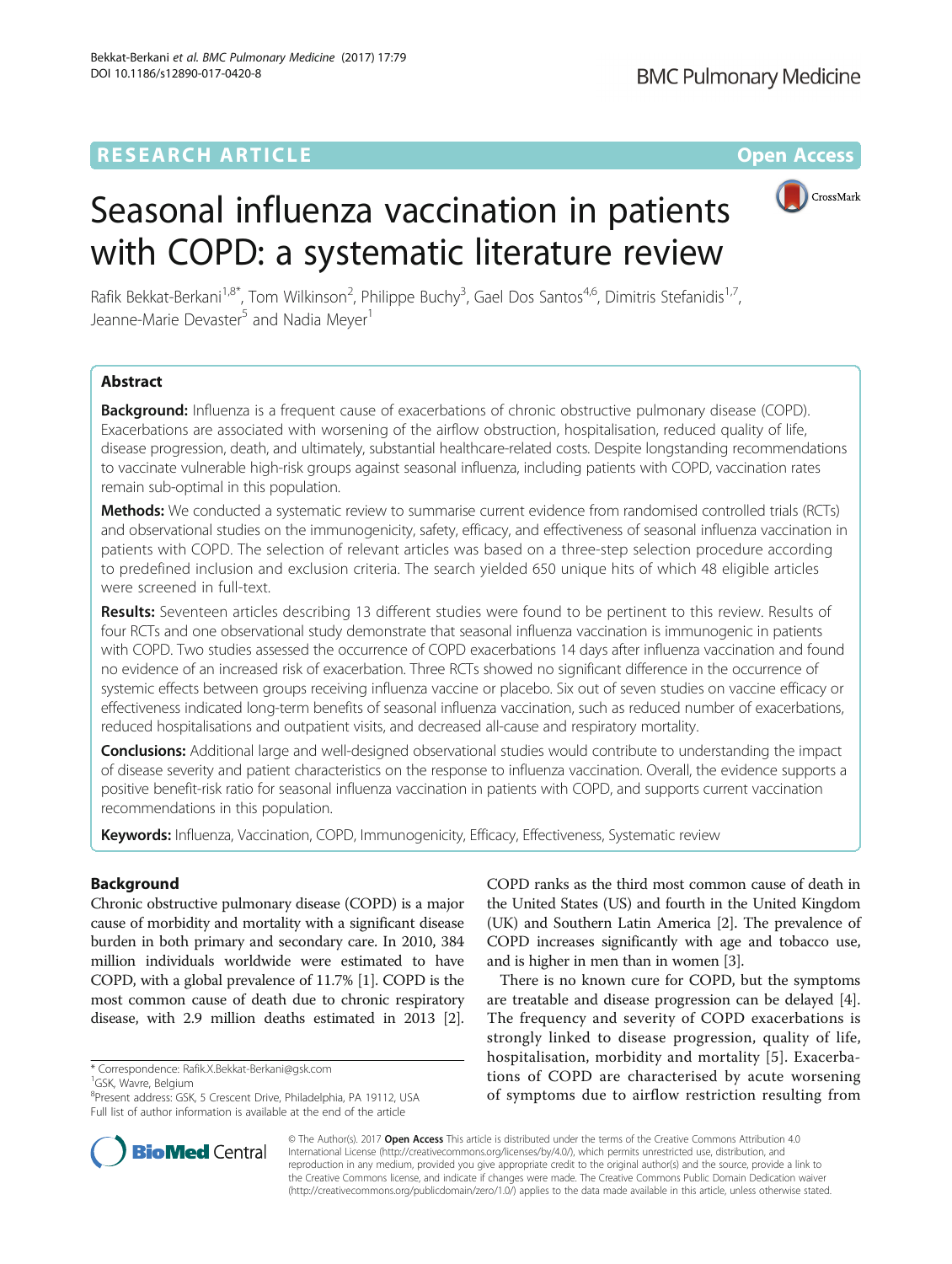At least 70% of COPD exacerbations are infectious in origin, with respiratory viruses identified in approximately 30% of cases [\[7](#page-13-0), [8\]](#page-13-0). In a review of the literature, influenza was the second most common virus identified associated with COPD exacerbations, with a prevalence ranging from 2.5 to 11.6%, the first one being the rhinovirus (prevalence 7.2 to 27.3%) [[8\]](#page-13-0). Bacterial and viral co-infections may also occur, and bacterial infection may complicate an initial viral infection.

In view of the role of influenza in contributing to COPD exacerbations, the associated complications and their related healthcare costs, immunisation against influenza is recommended for all patients with COPD by the World Health Organization (WHO), the US Centers for Disease Control and Prevention, the European Centre for Disease Control and Prevention (ECDC), and numerous national agencies [\[9](#page-13-0)–[11\]](#page-13-0). Descriptive population-based and cohort studies have shown that influenza vaccination significantly reduces hospitalisations and mortality in patients with COPD [[12](#page-13-0)–[14\]](#page-13-0). Nevertheless, influenza vaccination coverage rates remain below target in many countries. US 2014–15 coverage of high-risk adults between 18 and 64 years with influenza vaccine was 47.6%, and 66.7% in adults  $\geq 65$  years, both below the target of 70% [\[15](#page-13-0)]. The European target for vaccine coverage among individuals with chronic medical conditions is 75%. In 2012–13 median influenza vaccine coverage for this population was 45.6%, ranging from 28.0 to 80.2% across the 7 reporting countries [[9\]](#page-13-0).

The currently available seasonal influenza vaccines are either trivalent vaccines (TIVs) containing one strain of each of the two subtypes of influenza A virus (A/H1N1 and A/H3N2) and one of the two co-circulating B-virus lineages (B/Victoria or B/Yamagata), or (since 2012 in several countries) quadrivalent vaccines (QIVs) containing both influenza A subtypes mentioned above, and both influenza B co-circulating lineages (B/Victoria and B/Yamagata) [[16\]](#page-13-0). QIVs are expected to provide broader protection than TIVs against co-circulation of influenza type B viruses that occurs each season, and in seasons characterised by either an unpredicted mismatch between the influenza B lineage contained in the vaccine and the predominantly circulating type B lineage [[16](#page-13-0), [17\]](#page-13-0).

A Cochrane literature review of randomised controlled trials (RCTs) published by Poole et al., in 2006 concluded that influenza vaccination appears to reduce exacerbations of COPD, although this was based on a limited number of reports [\[18\]](#page-13-0). An update of the Cochrane review in 2010 did not result in additional studies. We conducted an

updated systematic literature review to summarise the current evidence from RCTs and observational studies on the immunogenicity, safety, efficacy and effectiveness, quality of life and preventable treatment costs of seasonal influenza vaccination in patients with COPD. The aim of the review is to inform healthcare professionals on the reported risks and benefits of seasonal influenza vaccination in patients with COPD.

#### **Methods**

The systematic literature review followed Cochrane guidelines and Preferred Reporting Items for Systematic Reviews and Meta-Analysis (PRISMA) guidelines [\[19](#page-13-0), [20](#page-13-0)].

## Search strategy

The literature search was performed in the PubMed, Embase and Cochrane Library databases from January  $1<sup>st</sup>$  1990 to September 15<sup>th</sup> 2015. Search strings combining terms for "COPD", "influenza", and "vaccination" were used. The complete search strategy is provided in the Additional file [1.](#page-12-0) No geographic or language limitation was applied.

#### Inclusion and exclusion criteria

Databases were searched for publications on individuals with COPD and influenza vaccination. RCTs and observational studies describing the immunogenicity, safety, efficacy and effectiveness, quality of life and preventable treatment costs of seasonal influenza vaccination on COPD outcomes were included. Articles had to include data relevant to the objectives. The following studies were excluded: 1) Studies including patient groups with a mix of pulmonary diseases if results were not presented for COPD separately; 2) Studies with co-administration of pneumococcal vaccine to avoid confounding vaccine effects; 3) Efficacy studies without a control group receiving placebo; 4) Studies evaluating pandemic influenza vaccines only; 5) Letters to the editor, editorials, case reports or comments; 6) Articles published in languages other than English, Spanish, Italian, French, Dutch or German; 7) Studies of insufficient methodological quality (as determined below); 8) Studies with mixed results for adults and children with no data presented separately; 9) Modelling studies.

### Study selection and critical appraisal

Articles were selected by a three-step selection procedure based on 1) screening of title and abstract, 2) screening of full-text article, and 3) final screening during the dataextraction phase. Titles and abstracts retrieved from the three databases (the PubMed, Embase and Cochrane Library) were screened in duplicate by two researchers independently from each other. The results were compared and discussed; all selected references from the two researchers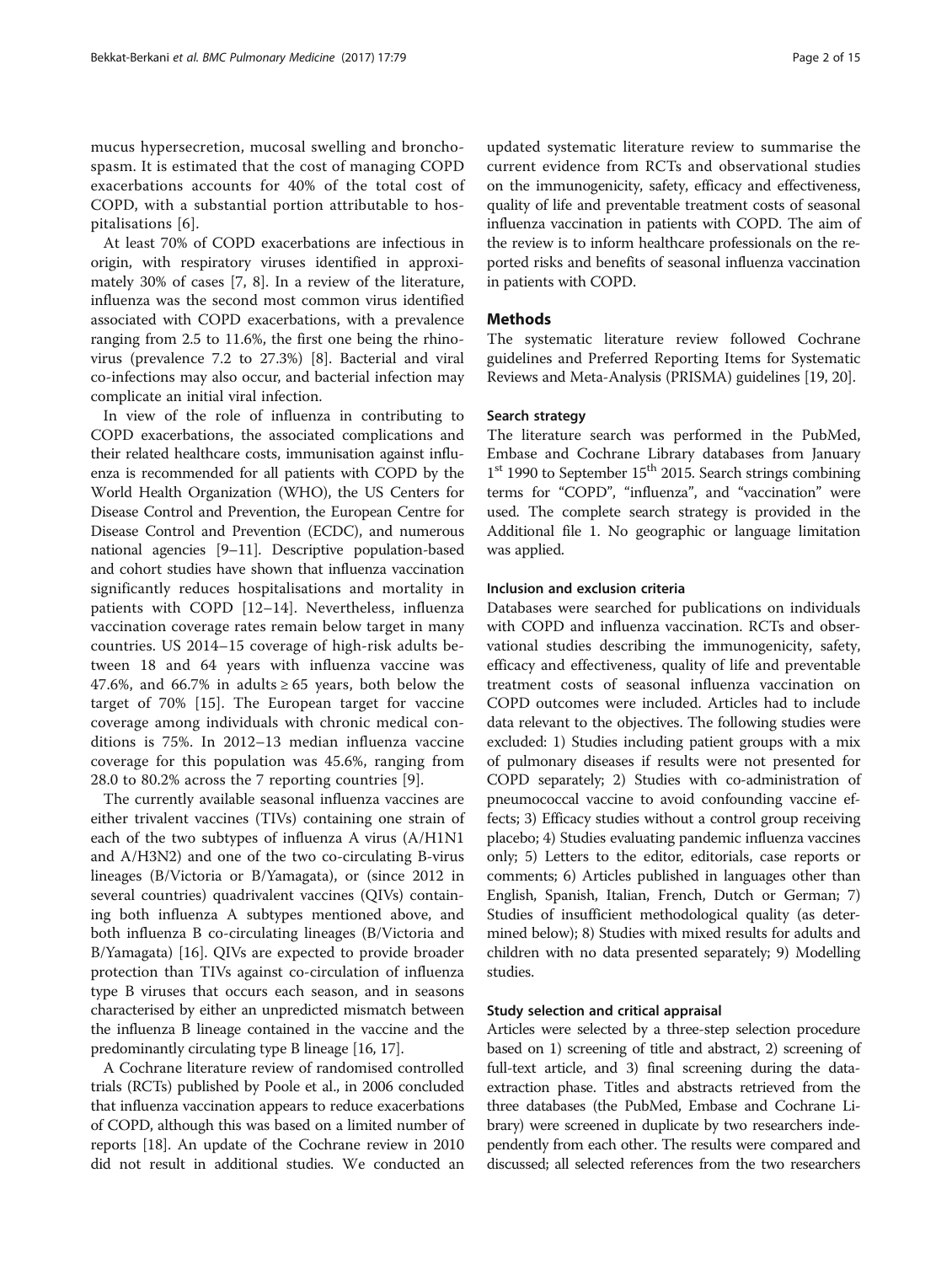were included for full text selection. The first 10% of the full text articles was critically appraised in duplicate by two independent researchers. In case of discrepancy or disagreements, a third researcher was consulted. If multiple articles reported on the same study, only the most relevant or most comprehensive article was included in this review. The methodological quality of each of the included studies was evaluated using checklists from the Scottish Intercollegiate Guidelines Network [\[21](#page-13-0)].

### Data extraction

Data were extracted into pre-defined evidence tables containing information on study characteristics (country, design, influenza season, follow-up period and setting); study population (inclusion and exclusion criteria, age, gender and case definition); study results and critical appraisal. Four articles were excluded, because they did not provide additional information to the articles included in this systematic review [\[22](#page-13-0)–[25](#page-13-0)]. Data are presented as expressed in the original study, no recalculations were done. Because of the diverse range of study designs and many different outcome measures results could not be summarised in a meta-analysis.

#### **Definitions**

Strain-specific immune responses to the influenza virus haemagglutinin surface glycoprotein measured by a haemagglutination inhibition (HI) test are widely accepted indicators of immunogenicity. Seroconversion is at least a 4-fold increase in serum HI titre post-vaccination compared with baseline. The seroconversion rate in a population is considered sufficient (meeting predefined criteria for licensure) for seasonal influenza vaccine by the European Committee for Medicinal Products for Human Use (CHMP) when above 40% in subjects aged 18–60 years and above 30% in subjects older than 60 years. The acceptable seroconversion rate for the US Center for Biologics Evaluation and Research (CBER) is when the lower limit of the 95% confidence interval (CI) is at least 40% in subjects aged 18–60 years and at least 30% in subjects older than 60 years [[16](#page-13-0), [26](#page-13-0), [27](#page-13-0)].

The seroprotection rate is defined as the proportion of the population with HI titres ≥1:40 at four weeks postvaccination. The seroprotection rate in a population is considered sufficient for seasonal influenza vaccines by CHMP when above 70% in subjects aged 18–60 years and above 60% in subjects older than 60 years, and by CBER when the lower limit of the 95% CI is at least 70% in 18–60 year olds and at least 60% in subjects older than 60 years [\[16](#page-13-0), [26](#page-13-0), [27](#page-13-0)].

Safety of vaccination was studied by comparing local and systemic effects of influenza and placebo vaccination. COPD exacerbations up to 14 days post-vaccination were considered a possible adverse effect of vaccination. The

term reactogenicity refers to adverse events that are common and known to occur after vaccination and should be registered [\[28](#page-13-0)].

Vaccine efficacy is commonly defined as the direct effect of a vaccine measured in pre-licensure randomised clinical trials where vaccination is allocated under optimal conditions, comparing a vaccinated group with a placebo group in the same population. Vaccine effectiveness is a "real world" view of how a vaccine works under field conditions in a population once the vaccine is marketed [[29, 30\]](#page-13-0).

## Results

The search yielded 650 unique hits of which 48 eligible articles were screened in full text. Seventeen articles describing 13 different studies were found to be pertinent to this review (Fig. [1\)](#page-3-0).

#### Characteristics of included studies

Table [1](#page-4-0) shows the characteristics of the included studies. There were four RCTs reported in seven articles, and nine observational studies that included two prospective cohort studies, five retrospective cohort studies (reported in six articles), and two self-controlled case series (Table [1\)](#page-4-0). The studies were performed across different influenza seasons in Australia, India, Spain, Taiwan, Thailand, UK and the US with sample sizes ranging from 29 to 40,741 subjects. The main risks of study bias are described in Table [1](#page-4-0), the most frequent being selfreported outcomes, lack of *a priori* evaluations of study statistical power, retrospective design and limited information on exposure or outcome assessment. Seven of the 13 studies were assessed as being of acceptable quality (Table [1](#page-4-0)).

## Immunogenicity of seasonal influenza vaccines

Five studies (four RCTs and one observational study) assessed the immunogenicity of TIVs in patients with COPD (Table [2](#page-6-0) and Fig. [2a and b](#page-7-0)) [\[31](#page-13-0)–[35\]](#page-13-0). The seroconversion rates ranged from 43 to 80.0% for A/H1N1, 53.1 to 84.1% for A/H3N2 and 34.4 to 61.3% for influenza B. [[26, 27\]](#page-13-0). Predefined CHMP criteria, but not CBER criteria, used for licensure of seasonal influenza vaccines were met in all studies except for influenza type B in Gorse et al. [\[32](#page-13-0)] in which all subjects were  $\geq 50$  years of age. In this study, the CHMP criteria were met for influenza B considering the criteria applicable to the >60 year age group.

In three studies in which seroprotection rates were measured four weeks after vaccination, at least 76.6% of subjects had titres  $\geq 1:40$  for influenza A subtypes and 45.0 to 72.0% had titres  $\geq$  1:40 for influenza B. Predefined CHMP and CBER licensure criteria were met in all studies for influenza type A, except for influenza A/H1N1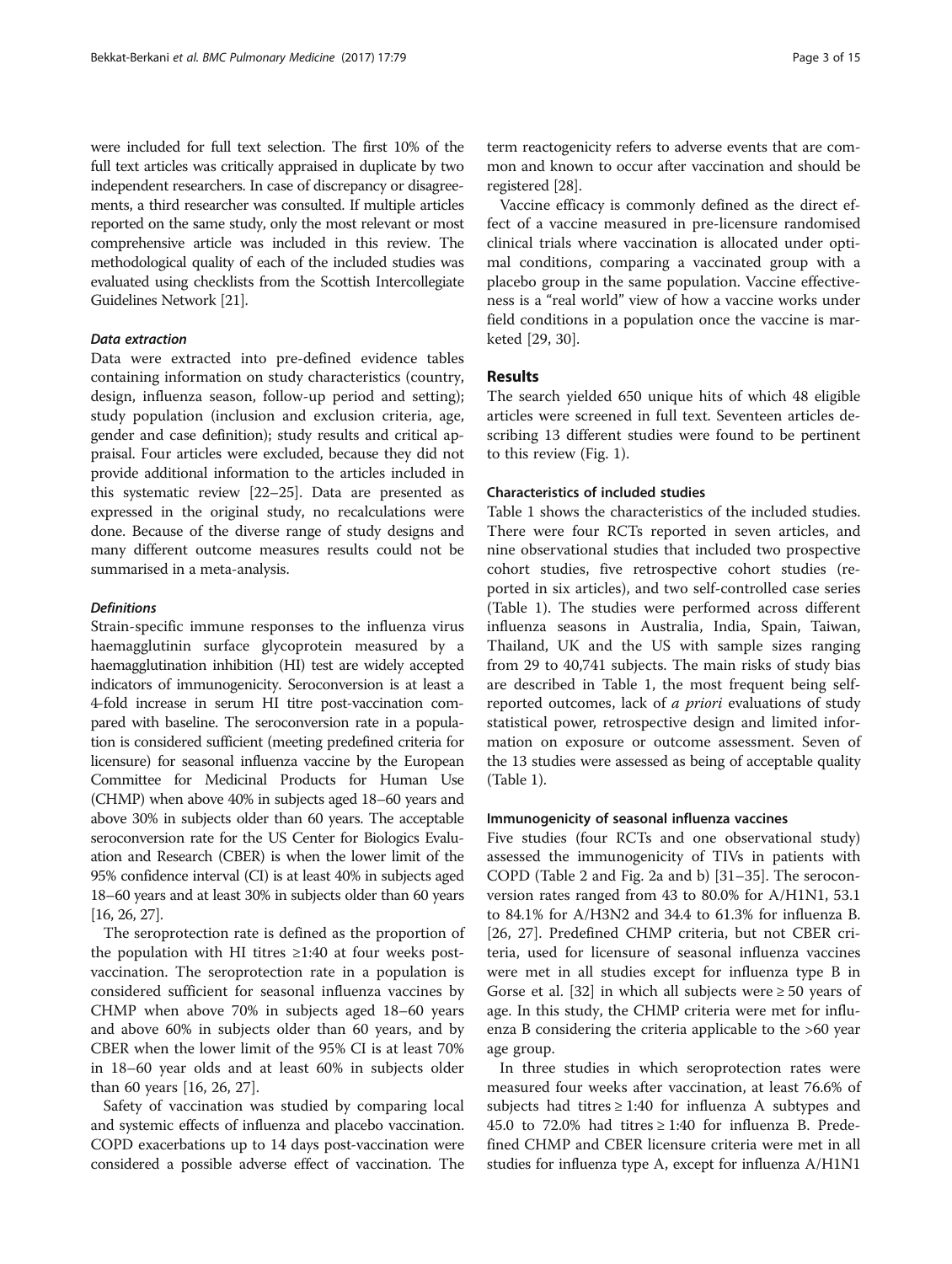<span id="page-3-0"></span>

in one study conducted in Thailand [[35](#page-13-0)]. Predefined CHMP criteria were met for influenza B in two out of three studies, but were not met using CBER criteria.

## Safety and reactogenicity of seasonal influenza vaccines

Two studies assessed the occurrence of COPD exacerbations after influenza vaccination compared to either unvaccinated controls [[36\]](#page-13-0), or using a self-controlled method consisting of comparing a pre-defined vaccination period with other time periods in the influenza season for each vaccinated subject [[37\]](#page-13-0). Neither study found evidence of an increased risk of exacerbation up to 14 days post-vaccination (Additional file [2\)](#page-12-0). In one small RCT conducted in 29 subjects, spirometry results of a group receiving TIV plus trivalent live, cold-adapted influenza virus vaccine were compared with a group receiving TIV plus placebo. Spirometry did not change significantly after vaccination, and did not differ between treatment groups (Additional file [2\)](#page-12-0) [\[33\]](#page-13-0).

Two RCTs recorded local symptoms occurring at the vaccine injection sites [[31](#page-13-0), [38](#page-13-0)] (Additional file [2\)](#page-12-0). Pain at the site of injection was the most frequently mentioned local reaction after vaccination. Other local reactions were itching, erythema and swelling. In one RCT that compared influenza vaccine with placebo, local reactions were recorded significantly more frequently after administration of the vaccine than after administration of placebo [[38\]](#page-13-0).

Three RCTs recorded the systemic effects of seasonal influenza vaccination (Additional file [2](#page-12-0)) [[31, 38, 39\]](#page-13-0). The most frequently occurring systemic effects were myalgia, headache, fever and dyspnoea. There was no significant difference in the occurrence of systemic effects between group receiving influenza vaccine or placebo [[38](#page-13-0), [39](#page-13-0)].

## Efficacy of seasonal influenza vaccines

Only one placebo-controlled RCT (reported in two articles) described the efficacy of two doses of seasonal influenza vaccination in 125 previously unvaccinated patients with COPD [\[35](#page-13-0), [40](#page-13-0)] (Table [3\)](#page-8-0). After one year of follow-up, vaccinated patients experienced significantly  $(p = 0.005)$ fewer episodes of influenza-related acute respiratory illness (ARI) than unvaccinated patients, respectively four of 62 patients versus 17 of 63 patients. Vaccine efficacy of influenza vaccination in preventing ARI was 76% (Risk ratio [RR] 0.2, 95% confidence interval [CI] 0.06–0.7). Vaccinated patients also had significantly fewer outpatient visits episodes, respectively two of 62 versus 12 of 63 ( $p = 0.009$ ) (Table [3\)](#page-8-0) [[35](#page-13-0)]. There was no statistically significant difference between vaccinated and unvaccinated in the number of hospitalisations (two in vaccinated and five in unvaccinated patients) or episodes of mechanical ventilation (none in vaccinated patients and three in unvaccinated patients). An analysis of the clinical presentation of ARI in vaccinated and unvaccinated patients showed that the incidence of common cold and acute exacerbation did not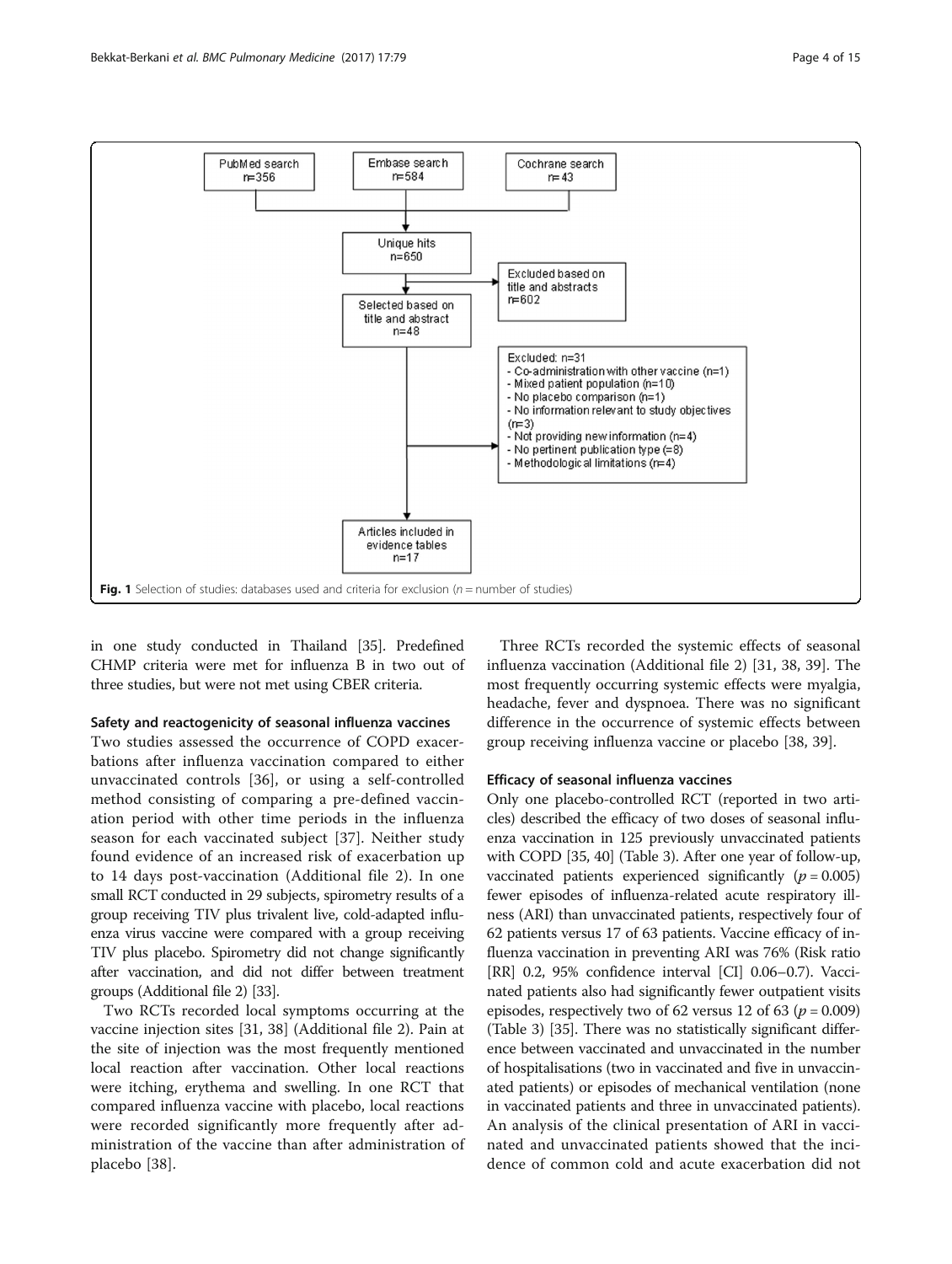<span id="page-4-0"></span>

|                                                         |                                                                                                             | Table 1 Characteristics of included studies, patient populations, topic and results of risk of bias assessment |                              |                       |            |                            |                                                                                                                                                                   |
|---------------------------------------------------------|-------------------------------------------------------------------------------------------------------------|----------------------------------------------------------------------------------------------------------------|------------------------------|-----------------------|------------|----------------------------|-------------------------------------------------------------------------------------------------------------------------------------------------------------------|
| Reference<br>(Country)                                  | Study design<br>(population)                                                                                | nfluenza season<br>setting)                                                                                    | Mean (SD) Age <sup>a</sup>   | ℅<br>Gender,<br>maleª | N total    | Outcome                    | Potential bias identified & expected impact<br>(Quality assessment <sup>b</sup> )                                                                                 |
|                                                         |                                                                                                             |                                                                                                                | Randomised controlled trials |                       |            |                            |                                                                                                                                                                   |
| Chuaychoo et al., 2010 [31]<br>(Thailand)               | (Patients with confirmed<br>Open label RCT<br>COPD)                                                         | 1 hospital COPD clinic)<br>2006-2007                                                                           | 73 (9)                       | 90.7%                 | 75         | Immunogenicity<br>Safety   | design; self-reported safety outcomes (LOW)<br>No placebo-controlled group; open-label                                                                            |
| Gorse et al., 2004 <sup>c</sup> [32] (US)               | (Patients ≥ 50 years with<br>Placebo-controlled RCT<br>confirmed COPD)                                      | 20 Veterans affairs medical<br>998-1999<br>centres)                                                            | 67.9 (8.5)/67.8<br>(8.2)     | 98.0/98.4%            | 2,215      | Immunogenicity             | placebo-controlled/unvaccinated group<br>Serum titres tested in 61 subject; no<br>(ACCEPTABLE)                                                                    |
| Gorse et al., 2003 <sup>c</sup> [39]                    |                                                                                                             |                                                                                                                |                              |                       | 2,215      | Safety                     | Self-reported safety outcomes (ACCEPTABLE)                                                                                                                        |
| Kositanont et al., 2004 <sup>d</sup> [40]<br>(Thailand) | (2 doses 1 month apart)<br>Placebo-controlled RC                                                            | 1 hospital COPD clinic)<br>997-1998                                                                            | 67.6 (8)/69.1 (7)            | 95.2/93.7%            | 123        | Immunogenicity<br>Efficacy | Self-reported safety outcomes<br>(ACCEPTABLE)                                                                                                                     |
| Wongsurakiat et al.<br>2004a <sup>d</sup> [35]          | (Patients with confirmed<br>COPD)                                                                           |                                                                                                                |                              |                       | 125        | Immunogenicity<br>Efficacy |                                                                                                                                                                   |
| Wongsurakiat et al.,<br>2004b <sup>d</sup> [38]         |                                                                                                             |                                                                                                                |                              |                       | 125        | Safety                     |                                                                                                                                                                   |
| Gorse et al., 1997 [33]<br>(US)                         | RCT (Outpatients with<br>confirmed COPD)                                                                    | (Veterans affairs medical<br>centres)                                                                          | 65.2 (2.1)                   | 100%                  | 29         | Immunogenicity<br>Safety   | Small sample size; no estimate of study<br>power; limited information on patient<br>characteristics; males only (LOW)                                             |
|                                                         |                                                                                                             | Observational studies                                                                                          |                              |                       |            |                            |                                                                                                                                                                   |
| Nath et al., 2014 [34]<br>(Australia)                   | Prospective cohort study<br>(Patients with confirmed<br>COPD)                                               | (outpatient clinics 1 hospital)<br>2010                                                                        | 66.2 (11.0)/54.3<br>(14.5)   | 65.0/57.1%            | 34         | Immunogenicity             | groups at baseline; serological response<br>Small sample size; no estimate of study<br>power; significant differences between<br>to only one vaccine strain (LOW) |
| Chen et al, 2013 <sup>e</sup> [45]<br>(Taiwan)          | study (Patients ≥ 55 years<br>Retrospective, Database                                                       | Taiwan National Health<br>2000-2007                                                                            |                              | 58.9/53.4%            | 25,609     | Effectiveness              | Retrospective design; no estimate of study<br>power (ACCEPTABLE)                                                                                                  |
| Sung et al., 2014 <sup>e</sup> [46]                     | with COPD diagnosed<br>using ICD-9 codes)                                                                   | nsurance Research<br><b>Dataset</b>                                                                            | 255                          | 58.7/60.8%            | 7,722      | Effectiveness              | Retrospective design; estimate of study<br>power (ACCEPTABLE)                                                                                                     |
| Menon et al., 2008 [43]<br>(India)                      | Self-controlled case series<br>Male patients with<br>confirmed COPD)                                        | department 1 hospital)<br>2004-2006 (outpatient                                                                | 64.8 (8)                     | 100%                  | $\sqrt{8}$ | Effectiveness              | power; males only; comparison of different<br>Small sample size; no estimate of study<br>influenza seasons (LOW)                                                  |
| Schembri et al., 2009 [42]<br><b>SUD</b>                | registered in the data base<br>study (Patients ≥ 40 year<br>Retrospective, database<br>with COPD)           | The Health Improvement<br>1988-2006<br>vetwork)                                                                |                              | 42.4/42.8%            | 40,741     | Effectiveness              | Retrospective design; no estimate of study<br>power (ACCEPTABLE)                                                                                                  |
| Vila-Córcoles et al., 2008 [41]<br>(Spain)              | 265 years olds registered<br>with COPD in clinic record)<br>Prospective cohort study<br>(Community-dwelling | (8 urban health centres)<br>2002-2005                                                                          | 74.1 (6.8)/76.3<br>(6.9)     | 73.7/74.5%            | 1,298      | Effectiveness              | Significant differences between groups at<br>baseline; no estimate of study power<br>(ACCEPTABLE)                                                                 |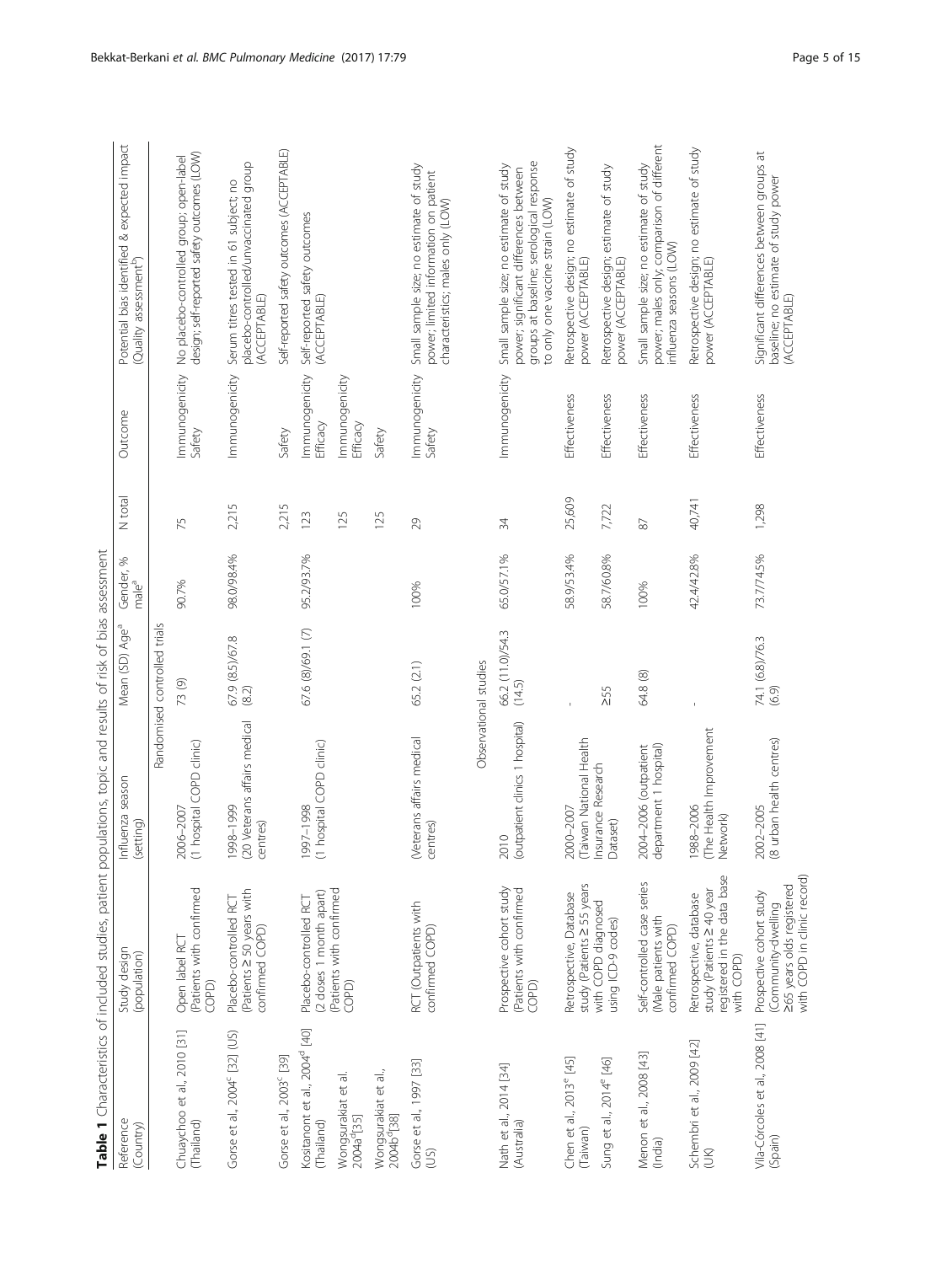| Ting et al., 2011 [36] (UK)                       | Table 1 Characteristics of included studies, patient populations, topic and results of risk of bias assessment (Continued)<br>cohort study (Patients with<br>Retrospective matched<br>confirmed (COPD)                                                                                                                                                                                                                                                                                                                                                                                                                                  | 2005 (6 general practices)                                                                            | 68 (37-89)                     | 64.8%      | 586                | Safety        | presented; limited information on patient<br>characteristics; matched pairs of patients,<br>calculations performed but details not<br>but no results of matching (LOW)<br>Retrospective design; sample size  |
|---------------------------------------------------|-----------------------------------------------------------------------------------------------------------------------------------------------------------------------------------------------------------------------------------------------------------------------------------------------------------------------------------------------------------------------------------------------------------------------------------------------------------------------------------------------------------------------------------------------------------------------------------------------------------------------------------------|-------------------------------------------------------------------------------------------------------|--------------------------------|------------|--------------------|---------------|--------------------------------------------------------------------------------------------------------------------------------------------------------------------------------------------------------------|
| Montserrat-Capdevila et al.,<br>2014 [44] (Spain) | Retrospective cohort study<br>(Patients registered with<br>confirmed COPD)                                                                                                                                                                                                                                                                                                                                                                                                                                                                                                                                                              | 1 hospital)<br>001-2002                                                                               | 75.6 (11.7)/57.1<br>(18.2)     | 65.2/60.5% | 1,323              | Effectiveness | Retrospective design; no estimate of study<br>power (ACCEPTABLE)                                                                                                                                             |
| Tata et al., 2003 [37] (UK)                       | patients with COPD using<br>Database study with self-<br>OXMIS and READ codes)<br>controlled case series<br>(Random sample of                                                                                                                                                                                                                                                                                                                                                                                                                                                                                                           | 991-1994 (Clinical Practice<br>reviously General Practice<br>Research Database)<br>lesearch Datalink, | $65 - 79$                      | 63%        | 2,100              | Safety        | Retrospective design; limited information<br>on patient characteristics (ACCEPTABLE)                                                                                                                         |
| Wang et al., 2003 [12]<br>(Taiwan)                | based cohort study (>65 years<br>Retrospective population-<br>old patients with COPD<br>identified using ICD-9<br>mortality codes)                                                                                                                                                                                                                                                                                                                                                                                                                                                                                                      | 2001                                                                                                  | No data for patients with COPD |            | 102,698<br>elderly | Effectiveness | Retrospective database design; no estimate<br>mortality ICD-9 codes; Reason for risk status<br>not known; limited information on patient<br>of study power; COPD identified from<br>characteristics (LOW)    |
|                                                   | <sup>0</sup> Kositanont et al., 2004, Wongsurakiat et al., 2004a and Wongsurakiat et al., 2004b describe the same RCT, with minor discrepancies in patient characteristics<br>"Study quality according to Scottish Intercollegiate Guidelines Network (SIGN) checklists [21]. Studies classified as of low or acceptable quality<br>version 9. Confirmed COPD, COPD confirmed according to spirometry criteria<br>In the study of Sung et al., 2014 a subpopulation of Chen et al., 2013 is used<br>Age and gender presented as vaccinated/unvaccinated or controls<br>'Gorse et al., 2004 and Gorse et al., 2003 describe the same RCT |                                                                                                       |                                |            |                    |               | N number of subjects, RCT randomised controlled trial, SD standard deviation, UK United Kingdom, US United States, COPD chronic obstructive pulmonary disease, ICD-9 international classification of disease |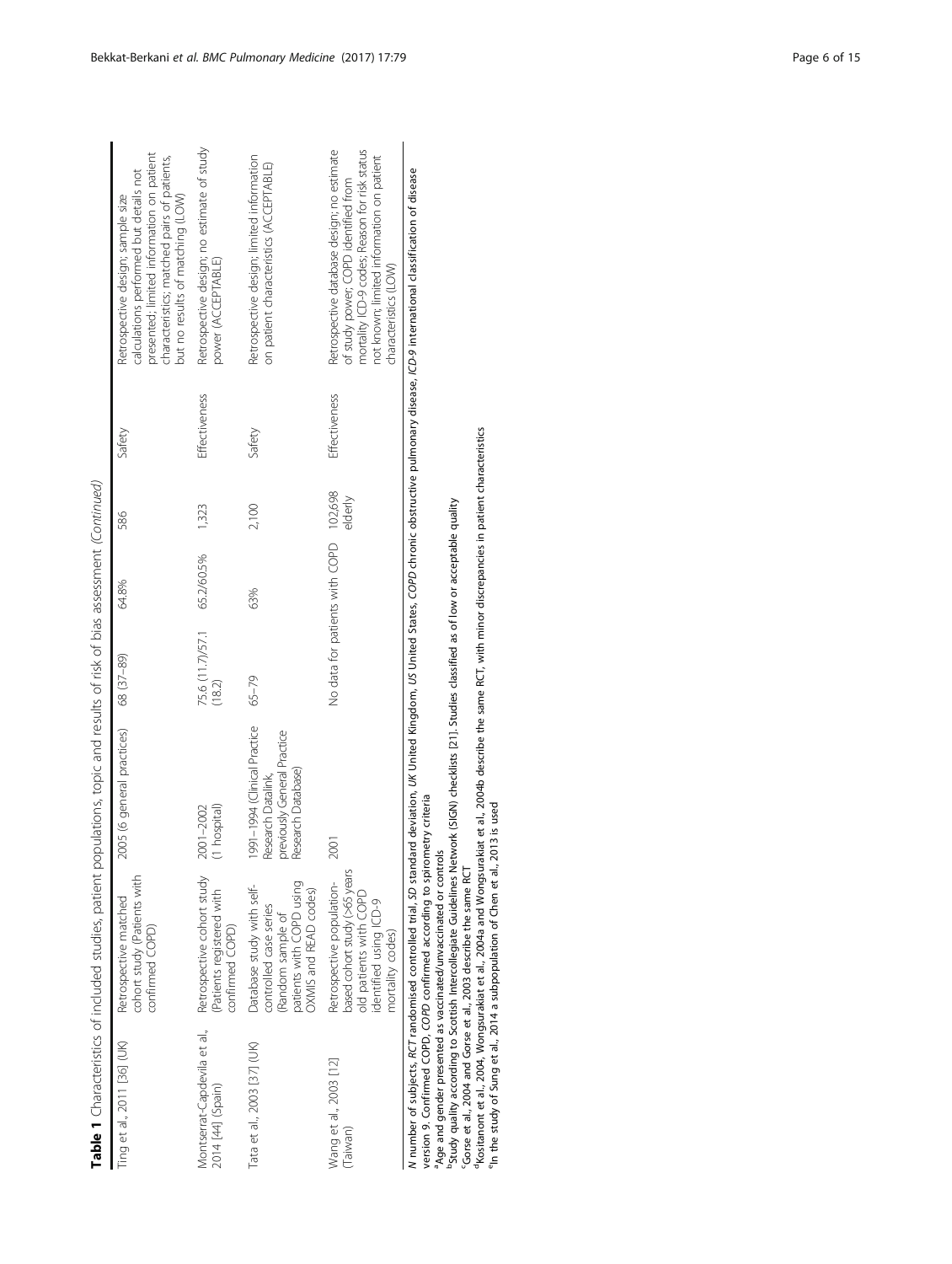<span id="page-6-0"></span>

| <b>CONSTRUCTED IN A SUBSTRATE AND INTERNATIONAL CONSTRUCTED IN A SUBSTRATEGY OF A SUBSTRATEGY OF A SUBSTRATEGY OF A SUBSTRATEGY OF DUTIES WILL A SUBSTRATEGY OF A SUBSTRATEGY OF A SUBSTRATEGY OF A SUBSTRATEGY OF A SUBSTRATEG</b> |           |                   |                            |                        |                                                                                                                                                |                                                        |
|-------------------------------------------------------------------------------------------------------------------------------------------------------------------------------------------------------------------------------------|-----------|-------------------|----------------------------|------------------------|------------------------------------------------------------------------------------------------------------------------------------------------|--------------------------------------------------------|
| Reference                                                                                                                                                                                                                           | Country   | Influenza season  | Vaccine type               | Influenza type/subtype | Immunogenicity outcome                                                                                                                         |                                                        |
|                                                                                                                                                                                                                                     |           |                   |                            |                        | Percentage with 24-fold increase of antibody<br>titres (95% CI) (n/N)                                                                          | Percentage with antibody titre ≥1:40<br>(95% CI) (n/N) |
| Nath et al., 2014 [34]                                                                                                                                                                                                              | Australia | 2010 <sup>3</sup> | $\geq$                     | Type A/H1N1            | 43% (9.9-81.6) (3/7)                                                                                                                           | 100% (83.2-100) (20/20)                                |
| Chuaychoo et al., 2010 [31]                                                                                                                                                                                                         | Thailand  | 2006-2007         | $\geq$                     | All subjects           |                                                                                                                                                |                                                        |
|                                                                                                                                                                                                                                     |           |                   |                            | Type A/H1N1            | 80.0% (69.6-87.5) (60/75)                                                                                                                      | 93.3% (85.1-97.1) (70/75)                              |
|                                                                                                                                                                                                                                     |           |                   |                            | Type A/H3N2            | 84.0% (74.1-90.6) (63/75)                                                                                                                      | 88.0% (78.7-93.6) (66/75)                              |
|                                                                                                                                                                                                                                     |           |                   |                            | Type B                 | $61.3\%$ (50.0-71.5) (46/75)                                                                                                                   | 72.0% (61.0-80.9) (54/75)                              |
|                                                                                                                                                                                                                                     |           |                   |                            | Subjects > 60 year     |                                                                                                                                                |                                                        |
|                                                                                                                                                                                                                                     |           |                   |                            | Type A/H1N1            | 79.7% (68.8-87.5) (55/69)                                                                                                                      | 94.2% (86.0-97.7) (65/69)                              |
|                                                                                                                                                                                                                                     |           |                   |                            | Type A/H3N2            | 84.1% (73.7-90.9) (58/69)                                                                                                                      | 88.4% (78.8-94.0) (61/69)                              |
|                                                                                                                                                                                                                                     |           |                   |                            | Type B                 | 59.4% (47.6-70.2) (41/69)                                                                                                                      | 71.0% (59.4-80.4) (49/69)                              |
| Gorse et al., 2004 [32]                                                                                                                                                                                                             | S         | 1998-1999         | $TIV + placebo$            | Type A/H1N1            | 59.4% (40.6-76.3) (19/32)                                                                                                                      |                                                        |
|                                                                                                                                                                                                                                     |           |                   |                            | Type A/H3N2            | 53.1% (34.7-70.9) (17/32)                                                                                                                      |                                                        |
|                                                                                                                                                                                                                                     |           |                   |                            | Type B                 | 34.4% (18.6-53.2) (11/32)                                                                                                                      |                                                        |
| Wongsurakiat et al., 2004 [35]                                                                                                                                                                                                      | Thailand  | 1997-1998         | TIV (2 doses) <sup>b</sup> | Type A/H1N1            | 80.0% (67.7-89.2) (48/60)#                                                                                                                     | 76.6% (64.0-86.6) (46/60)                              |
|                                                                                                                                                                                                                                     |           |                   |                            | Type A/H3N2            | 76.7% (64.0-86.6) (46/60)‡                                                                                                                     | 86.7% (75.4–94.1) (52/60)                              |
|                                                                                                                                                                                                                                     |           |                   |                            | Type B                 | 50.0% (36.8-63.2) (30/60)#                                                                                                                     | 45.0% (32.1-58.4) (27/60)                              |
| Gorse et al., 1997 [33]                                                                                                                                                                                                             | S         | 1994-1995         | $TIV + placebo$            | Type A/H1N1            | 46.2% (19.2-74.9) (6/13)                                                                                                                       |                                                        |
|                                                                                                                                                                                                                                     |           |                   |                            | Type A/H3N2            | $61.5\%$ $(31.6-86.1)$ $(8/13)$                                                                                                                |                                                        |
| CAIV-T cold-adapted influenza virus, CAV cold-adapted influenza                                                                                                                                                                     |           |                   |                            |                        | virus, n number of subjects, RCT Randomised controlled trial, TIV trivalent influenza vaccine, US United States, n/N number of subjects with a |                                                        |

vaccination in patients with COPD Table 2 Seroconversion and seroprotection rates 4 weeks after seasonal influenza vaccination in patients with COPD rates 4 weeks after spachal influence **Table 2** Seroconversion and seroprotection

*CAIV-T* cold-adapted influenza virus, CAV cold-adapted influenza virus, n number of subjects, RCT Randomised controlled trial, TIV trivalent influenza va<br>response/HI titre ≥ 1:40 over the total number of subjects, 95% CJ response/HI titre ≥ 1:40 over the total number of subjects, 95% CI 95% confidence intervals. Exact 95% CI calculated when not provided in the article aStudy conducted in Australia: influenza season from April 2010 to November 2010

bResults after dose 1 are shown. 4-fold increases after the second dose were low

-not reported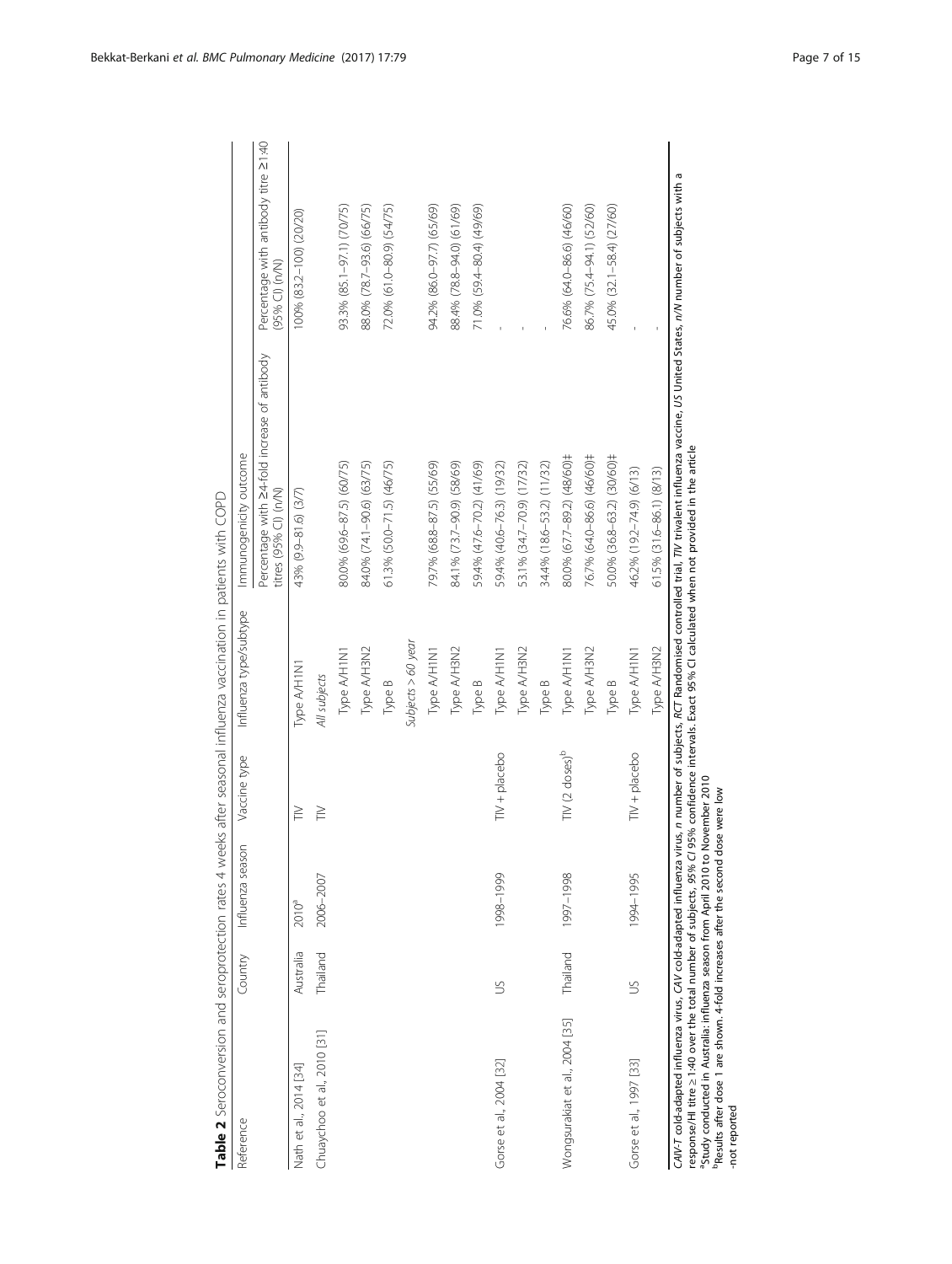<span id="page-7-0"></span>

differ between groups, however vaccinated patients had significantly less influenza-like illness than unvaccinated patients (5 episodes versus 15 episodes, respectively) [[35](#page-13-0)]. HI antibody titres after vaccination showed that the confirmed influenza cases in the vaccinated group were non-responders to vaccination [\[40](#page-13-0)].

## Effectiveness of the seasonal influenza vaccine

Three observational studies described all-cause mortality after seasonal influenza vaccination [[12, 41, 42](#page-13-0)] (Table [4](#page-9-0)). In the prospective Spanish cohort study by Vila-Córcoles et al., [\[41\]](#page-13-0) of 1,298 subjects with COPD, seasonal influenza vaccination did not reduce the risk of all-cause mortality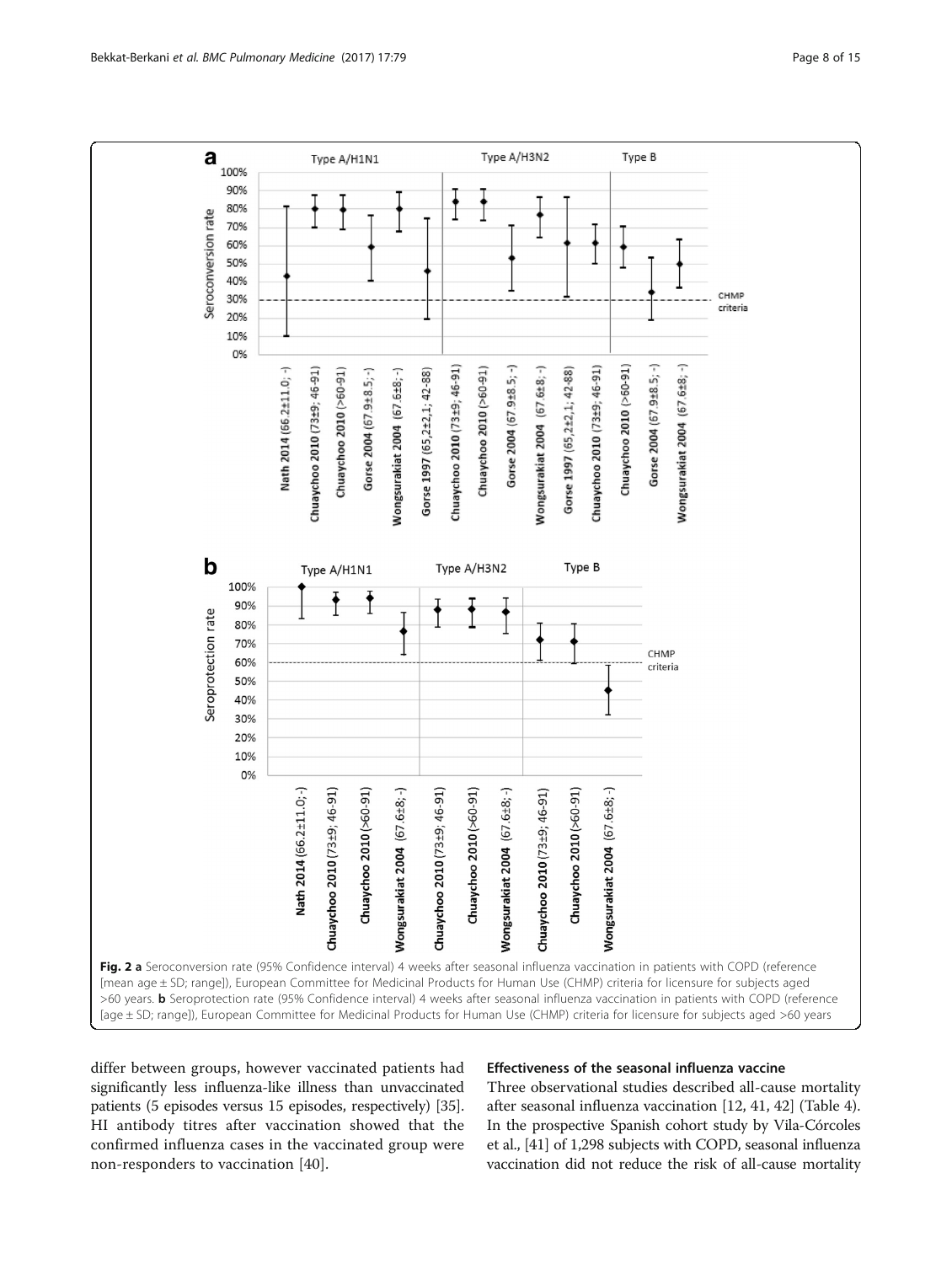| Reference                         | Country      | Study<br>design | Influenza<br>season    | Vaccine<br>type | $\Gamma$ | Efficacy outcome                                  | Comment                                                                         |
|-----------------------------------|--------------|-----------------|------------------------|-----------------|----------|---------------------------------------------------|---------------------------------------------------------------------------------|
| Kositanont et al.,<br>2004 [40]   | Thailand     | <b>RCT</b>      | $1997 - 1998^a$        |                 |          | ARI with confirmed influenza<br>(incidence (n/N)) | Study conducted in non-epidemic years.<br>Most circulating A/H3N2 viruses among |
|                                   |              |                 |                        | TIV             |          | 61 8.2% (5/61)                                    | patients with acute respiratory infections<br>matched the vaccine strain.       |
|                                   |              |                 |                        | Placebo         |          | 62 27.4% (17/62)                                  |                                                                                 |
| Wongsurakiat et al.,<br>2004 [35] | Thailand RCT |                 | 1997-1998 <sup>a</sup> |                 |          | IR of influenza-related ARI<br>episodes           |                                                                                 |
|                                   |              |                 |                        | TIV             |          | 62 6.8 per 100 py                                 |                                                                                 |
|                                   |              |                 |                        | Placebo         |          | 63 28.1 per 100 py ( $p = 0.0005$ )               |                                                                                 |
|                                   |              |                 |                        |                 |          | IR of outpatient episodes                         |                                                                                 |
|                                   |              |                 |                        | TIV             |          | 62 3.4 per 100 py                                 |                                                                                 |
|                                   |              |                 |                        | Placebo         |          | 63 19.8 per 100 py ( $p = 0.009$ )                |                                                                                 |
|                                   |              |                 |                        |                 |          | IR of hospitalisation episode                     |                                                                                 |
|                                   |              |                 |                        | TIV             |          | 62 3.4 per 100 py                                 |                                                                                 |
|                                   |              |                 |                        | Placebo         |          | 63 8.3 per 100 py ( $p = 0.3$ )                   |                                                                                 |
|                                   |              |                 |                        |                 |          | IR of mechanical ventilation<br>episode           |                                                                                 |
|                                   |              |                 |                        | TIV             | 62 0     |                                                   |                                                                                 |
|                                   |              |                 |                        | Placebo         |          | 63 5.0 per 100 py ( $p = 0.1$ )                   |                                                                                 |

<span id="page-8-0"></span>Table 3 Efficacy outcomes after one year of follow-up after seasonal influenza vaccination in patients with COPD

ARI acute respiratory illness, IR incidence rate, n number of subjects, py person years, RCT randomised controlled trail, TIV trivalent iinfluenza vaccine, Placebo Vitamin B1 injection, n/N number of subjects with the outcome indicated over the total number of subjects

Wongsurakiat et al., 2004 and Kositanont et al., 2004 describe the same RCT

<sup>a</sup>Enrolment between June 1997 – November 1998, subjects were followed for one year after vaccination

each year or overall during the four-year follow-up period (Hazard Ratio 0.76, 95% CI 0.52–1.06) [\[41](#page-13-0)]. Similarly, in a retrospective cohort study, influenza vaccination was not associated with a statistically significant reduction in the risk of all-cause death in the year following immunisation (Odds Ratio 0.76, 95% CI 0.41–1.40) [\[14\]](#page-13-0). By contrast, a retrospective study in the UK using The Health Improvement Network (THIN) which included data from almost 41,000 patients with COPD, showed a protective effect of seasonal influenza vaccination [[42](#page-13-0)]. Over an average 6.8 year follow-up period between 1988 and 2006, influenza vaccination was associated with a reduced risk of allcause mortality by 41% (RR 0.59 [95% CI 0.57–0.61]) [[42](#page-13-0)]. Wang et al. [\[12\]](#page-13-0) also found that influenza vaccination was associated with significantly reduced mortality due to COPD as identified by ICD-9 codes, in more than 102,000 elderly individuals  $\geq 65$  years considered at low risk and at high risk (recent hospital admission or chronic disease) for severe influenza (Table [4](#page-9-0)).

Four observational studies of varying size (three of retrospective cohort design and one self-controlled case-series) described hospitalisation episodes in patients with COPD after seasonal influenza vaccination [\[43](#page-13-0)–[46](#page-14-0)] (Table [4\)](#page-9-0). A retrospective study of more than 25,000 individuals using the Taiwan National Health Insurance Research Dataset (2000–2007) showed an associated benefit of seasonal influenza vaccination in elderly patients

 $(\geq 65 \text{ years}, p < 0.05)$  but not in younger age groups, on the hospitalisation rate attributable to heart failure [[45](#page-14-0)]. A sub-analysis of patients with COPD who were aged ≥55 years showed that the hazard ratio of hospitalisation due to acute coronary syndrome was significantly lower  $(p < 0.001)$  in vaccinated individuals than unvaccinated individuals over eight years of follow-up [[46](#page-14-0)]. This study also demonstrated a significant benefit ( $p < 0.001$ ) in repeating influenza vaccinations in the same patient across several study seasons; four or more vaccinations over eight influenza seasons resulted in a substantial reduction in hospitalisations due to acute coronary syndrome in patients with COPD.

Menon et al., [\[43](#page-13-0)] assessed 87 Indian patients one year before and one year after influenza vaccination (2004– 2006) using a self-controlled case series study design. Seasonal influenza vaccination was associated with a reduction in the risk of hospitalisation in the overall COPD patient population ( $p = 0.02$ ), but not when groups were further classified by illness severity: i.e., with mild, moderate or severe disease [\[43](#page-13-0)]. ARI occurred significantly more frequently in the pre-vaccination year than in the post-vaccination year (27.6% [24/87] versus 9.2% [8/87],  $p = 0.005$ ). Hospitalisations also occurred significantly more frequently in the pre-vaccination than in the post-vaccination year (16.1% [14/87] versus 4.6% [4/87],  $p = 0.02$ ). Visits to the outpatient department and number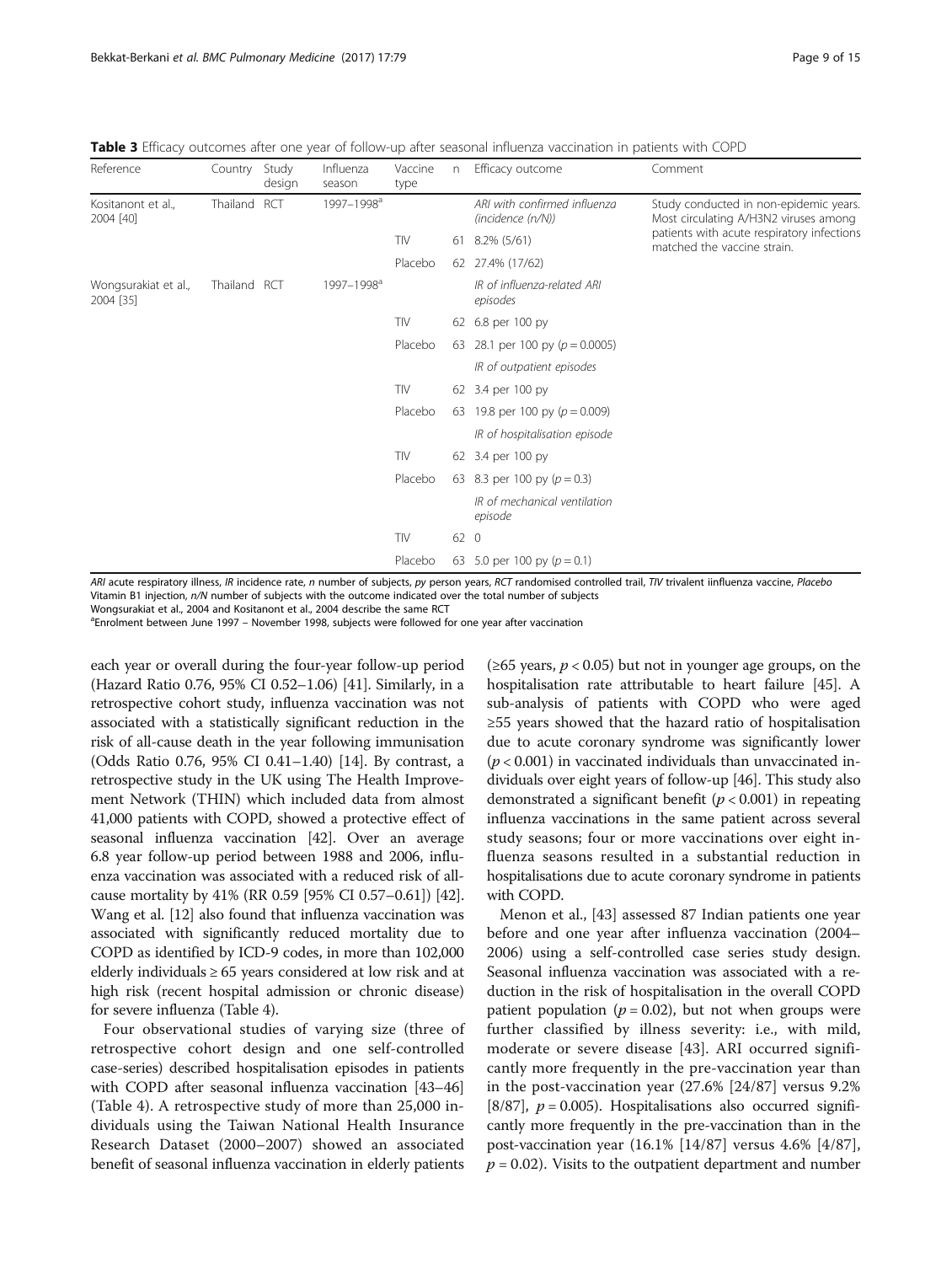<span id="page-9-0"></span>

| Table 4 Effectiveness outcomes, mortality and hospitalisation, after seasonal influenza vaccination in COPD patients |  |
|----------------------------------------------------------------------------------------------------------------------|--|
|----------------------------------------------------------------------------------------------------------------------|--|

| Reference<br>(Country)                             | Study design                      | Influenza<br>season    | n                        | Subgroup<br>analysis        | Effectiveness outcome                                                                         | Comment                                                                                                       |
|----------------------------------------------------|-----------------------------------|------------------------|--------------------------|-----------------------------|-----------------------------------------------------------------------------------------------|---------------------------------------------------------------------------------------------------------------|
|                                                    |                                   |                        |                          |                             | Mortality                                                                                     |                                                                                                               |
| Schembri et al., 2009<br>[42]                      | Database study                    | 1988-2006 <sup>a</sup> | 40,741                   |                             | RR (95% CI) all-cause<br>$0.59(0.57 - 0.61)$                                                  | Mortality rates were higher<br>in years when the influenza                                                    |
| (UK)                                               |                                   |                        |                          |                             | RR (95% CI) death associated<br>with respiratory event<br>$0.63$ $(0.58 - 0.68)$              | vaccine did not include all<br>strains circulating during that<br>season (RR 1.19, 95% CI<br>$1.13 - 1.25$ ). |
|                                                    |                                   |                        |                          |                             | RR (95% CI) with respiratory<br>event recorded as cause of<br>death<br>$0.63$ $(0.55 - 0.77)$ |                                                                                                               |
| Vila-Córcoles et al.,                              | Prospective cohort                |                        |                          |                             | HR (95% CI) all-cause                                                                         | Mild-moderate influenza                                                                                       |
| 2008 [41]                                          | study                             | 2002                   | 1,298                    |                             | $0.48(0.22 - 1.04)$                                                                           | activity during the study.                                                                                    |
| (Spain)                                            |                                   | 2003                   | 1,233                    |                             | $0.79(0.37 - 1.60)$                                                                           | Mixed circulation of influenza<br>A and B, with generally good                                                |
|                                                    |                                   | 2004                   | 1,149                    |                             | $0.95(0.48 - 2.03)$                                                                           | matches with vaccine strains                                                                                  |
|                                                    |                                   | 2005                   | 1,050                    |                             | $0.87(0.43 - 1.77)$                                                                           |                                                                                                               |
|                                                    |                                   | All seasons            | $\overline{\phantom{a}}$ |                             | $0.76$ $(0.52 - 1.06)$                                                                        |                                                                                                               |
| Wang et al., [12]<br>(Taiwan)                      | Retrospective<br>population-based | 2001                   | 102.698<br>elderly       |                             | RR (95% CI) with COPD<br>recorded as cause of death                                           | Good match between<br>epidemic strains and vaccine                                                            |
|                                                    | cohort study                      |                        |                          | High-risk <sup>b</sup>      | $0.45(0.32 - 0.63)$                                                                           | strains [55]                                                                                                  |
|                                                    |                                   |                        |                          | Low-risk                    | $0.47(0.26 - 0.83)$                                                                           |                                                                                                               |
|                                                    |                                   |                        |                          |                             |                                                                                               |                                                                                                               |
|                                                    |                                   |                        |                          |                             | Hospitalisation                                                                               |                                                                                                               |
| Chen et al., 2013 <sup>c</sup> [45]                | Retrospective,                    | 2000-2007 <sup>a</sup> |                          | Gender                      | HR (95% CI) due to heart failure                                                              | Good match between                                                                                            |
| (Taiwan)                                           | Database study                    |                        | 11,749                   | Female                      | $0.48$ $(0.33 - 0.68)$                                                                        | epidemic strains and vaccine<br>strains except for 2001-02                                                    |
|                                                    |                                   |                        | 13,860                   | Male                        | $0.42$ (0.32-0.57)                                                                            | (B mismatch), 2003-04                                                                                         |
|                                                    |                                   |                        |                          | Age groups                  | HR (95% CI) due to heart failure                                                              | (A/H3N2 mismatch) [55]                                                                                        |
|                                                    |                                   |                        | 13,218                   | $\leq$ 44 years             | 3.96 (0.50-31.11)                                                                             |                                                                                                               |
|                                                    |                                   |                        | 4,669                    | $45-54$ years               | $2.67(0.95 - 7.50)$                                                                           |                                                                                                               |
|                                                    |                                   |                        | 3,455                    | 55-64 years                 | $0.65$ $(0.38 - 1.10)$                                                                        |                                                                                                               |
|                                                    |                                   |                        | 2,854                    | 65-74 years                 | $0.37(0.26 - 0.52)$                                                                           |                                                                                                               |
|                                                    |                                   |                        | 1,413                    | $\geq$ 75 years             | $0.38(0.26 - 0.55)$                                                                           |                                                                                                               |
|                                                    |                                   |                        | 25,609                   | All subjects                | $0.44(0.35 - 0.55)$                                                                           |                                                                                                               |
| Sung et al., 2014 <sup>c</sup> [46]<br>(Taiwan)    | Retrospective,<br>Database study  | 2000-2007 <sup>a</sup> | 7,722                    | $\geq$ 55 years             | HR (95% CI) due to acute<br>coronary syndrome                                                 | As above                                                                                                      |
|                                                    |                                   |                        |                          | Influenza<br>season         | $0.45(0.35-0.57)$                                                                             |                                                                                                               |
|                                                    |                                   |                        |                          | Non-<br>influenza<br>season | $0.48(0.37-0.62)$                                                                             |                                                                                                               |
|                                                    |                                   |                        |                          | All seasons                 | $0.46$ $(0.39 - 0.55)$                                                                        |                                                                                                               |
| Menon et al., 2008<br>$[43]$<br>(India, New Delhi) | Self-controlled case<br>series    | 2004-2006              |                          | <b>COPD</b><br>severity     | RR (p-value) post-vaccination<br>year compared to<br>pre-vaccination year<br>Hospitalisation  | Poorly matched seasons in<br>2005 and 2006 for influenza<br>A strains (data for Kolkata) [56].                |
|                                                    |                                   |                        | 32                       | Mild                        | 0.33(0.31)                                                                                    |                                                                                                               |
|                                                    |                                   |                        | 17                       | Moderate                    | 0.5(0.41)                                                                                     |                                                                                                               |
|                                                    |                                   |                        | 38                       | Severe                      | 0.14(0.15)                                                                                    |                                                                                                               |
|                                                    |                                   |                        | 87                       | Total                       | 0.28(0.02)                                                                                    |                                                                                                               |
|                                                    |                                   |                        |                          |                             | ARI                                                                                           |                                                                                                               |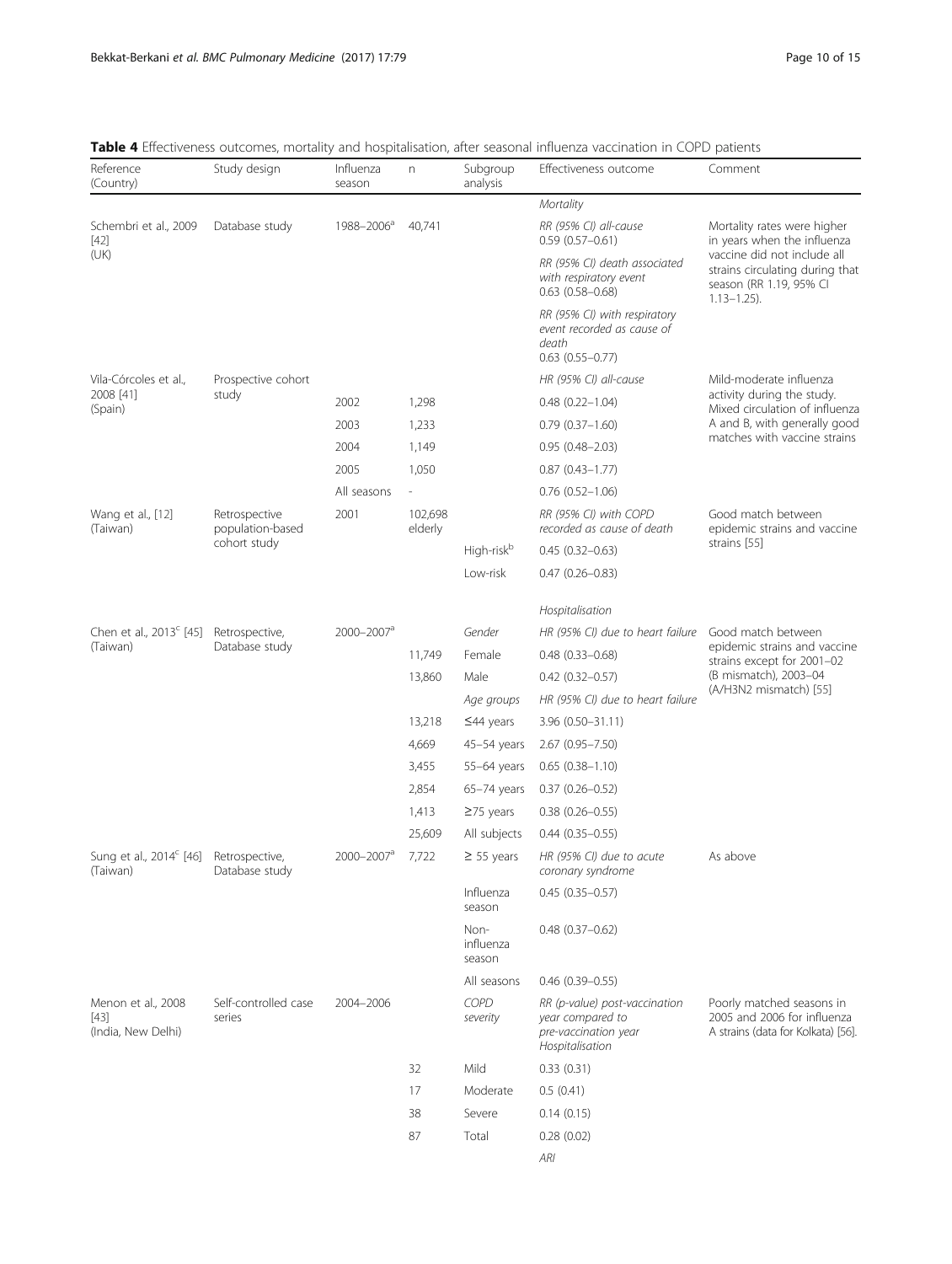|  |  | Table 4 Effectiveness outcomes, mortality and hospitalisation, after seasonal influenza vaccination in COPD patients (Continued) |  |
|--|--|----------------------------------------------------------------------------------------------------------------------------------|--|
|--|--|----------------------------------------------------------------------------------------------------------------------------------|--|

|                                           |                               |           | 32    | Mild                    | 0.4(0.26)                                |                                                         |
|-------------------------------------------|-------------------------------|-----------|-------|-------------------------|------------------------------------------|---------------------------------------------------------|
|                                           |                               |           | 17    | Moderate                | 0.4(0.21)                                |                                                         |
|                                           |                               |           | 38    | Severe                  | 0.25(0.02)                               |                                                         |
|                                           |                               |           | 87    | Total                   | 0.33(0.005)                              |                                                         |
| Montserrat-Capdevila<br>et al., 2014 [44] | Retrospective cohort<br>study | 2011-2012 |       | <b>COPD</b><br>severity | OR (95% CI) due to<br>COPD exacerbations | Moderately severe influenza<br>season. Moderate-to good |
| (Spain)                                   |                               |           | 1,099 | Mild                    | $0.083$ (0.042-0.163)                    | matches for predominant<br>circulating A/H1N1 and       |
|                                           |                               |           | 108   | Moderate                | $0.133(0.021 - 0.844)$                   | A/H3N2 viruses. Poor match                              |
|                                           |                               |           | 62    | Severe                  | $0.305(0.024 - 3.813)$                   | for type $B$ [14]                                       |
|                                           |                               |           | 54    | Very severe             | $0.067(0.009 - 0.505)$                   |                                                         |
|                                           |                               |           | 1,323 | Total                   | $0.092(0.052 - 0.165)$                   |                                                         |

CI confidence interval, COPD chronic obstructive disease, HR hazard ratio, n number of subjects, OR odds ratio, RR relative risk, UK United Kingdom Disease severity by Menon et al., 2008: mild: FEV<sub>1</sub> > 70% predicted; moderate: FEV<sub>1</sub> = 50-69% predicted; severe: FEV<sub>1</sub> < 50% predicted. Disease severity by Montserrat-Capdevila et al., 2014: mild: FEV<sub>1</sub> > 80% predicted; moderate: FEV<sub>1</sub> = 50-80% predicted; severe: FEV<sub>1</sub>30-50% predicted; very severe:

 $FEV_1 < 30\%$  predicated

<sup>a</sup>Data from different influenza seasons were not separately analysed

<sup>b</sup>High risk defined as recent hospital admission or chronic disease

<sup>c</sup>In the study of Sung et al., 2014 a subpopulation of Chen et al., 2014 is used

of patients who required mechanical ventilation did not differ between pre- and post-vaccination years.

Montserrat-Capdevila et al., [[44](#page-13-0)] studied the risk of hospitalisation due to exacerbations in 1,323 vaccinated (mean age 75.6 years) and unvaccinated (mean age 57.1 years) Spanish patients with COPD during the 2001–2002 influenza season. The odds ratio (OR) (95% CI) for the risk of hospitalisation due to COPD exacerbations for vaccination compared with no vaccination was 0.092 (0.052–0.165). The effectiveness of influenza vaccination in preventing hospitalisation was 90.8% (95% CI 83.5–94.8).

#### Quality of life measures or treatment costs

Our search returned no studies describing the impact of influenza vaccination on quality of life measures or treatment costs for patients with COPD. However, an economic evaluation was found to have been conducted in Thailand based on the results of the randomised controlled efficacy study described above [[35, 40\]](#page-13-0). The authors noted that the majority (90%) of the cost of treating COPD exacerbations was attributable to hospitalisation. They concluded that influenza immunisation was cost-effective in patients with COPD, with a greater costbenefit in those with more severe underlying disease [\[47\]](#page-14-0).

## **Discussion**

Ten years after Poole et al., [[18\]](#page-13-0) reported a systematic review of RCTs that examined influenza vaccination in patients with COPD, we identified only one new RCT contributing to this body of data. The paucity of studies is not unexpected in view of well-established recommendations to immunise patients with COPD against influenza, making placebo-controlled trials ethically questionable and thus difficult to conduct. Indeed, the only RCT we identified since the review by Poole et al., was an open label study to assess the immunogenicity of two different influenza vaccines [\[31](#page-13-0)]. Unlike Poole et al., we did not include RCTs conducted in mixed patient populations with cardiac or pulmonary conditions or elderly with chronic diseases. Three RCTs (four references) were included in both reviews [[33](#page-13-0), [35](#page-13-0), [38](#page-13-0), [39](#page-13-0)]. Nevertheless, the conclusions of the reviews of RCTs are comparable: that immunisation with seasonal influenza vaccines appears to reduce acute exacerbations in patients with COPD. In the current setting where placebocontrolled clinical trials are not possible to conduct, observational studies play an important role in describing the real-world impacts of vaccination in specific populations, and better reflect the true impact of vaccination during the post-licensure phase. For this reason, we included observational studies in our review, and identified seven studies that evaluated immunogenicity, safety or effectiveness of influenza vaccination in patients with COPD. We also built on the review of Poole et al., by reviewing the immunogenicity of seasonal influenza vaccines in patients with COPD.

An impaired immune response to vaccination and infection in patients with COPD has been described [[34](#page-13-0), [48\]](#page-14-0). Immunogenicity in this population may also be influenced by immune senescence in older adults, comorbidities, and the use of immunosuppressants. Influenza vaccination was immunogenic in patients with COPD in the five studies that reported on vaccine immunogenicity [[31](#page-13-0)–[35\]](#page-13-0). High levels of seroprotection were achieved in all studies for most vaccine strains and CHMP criteria indicating acceptable immunogenicity levels were achieved in most studies. However, further studies which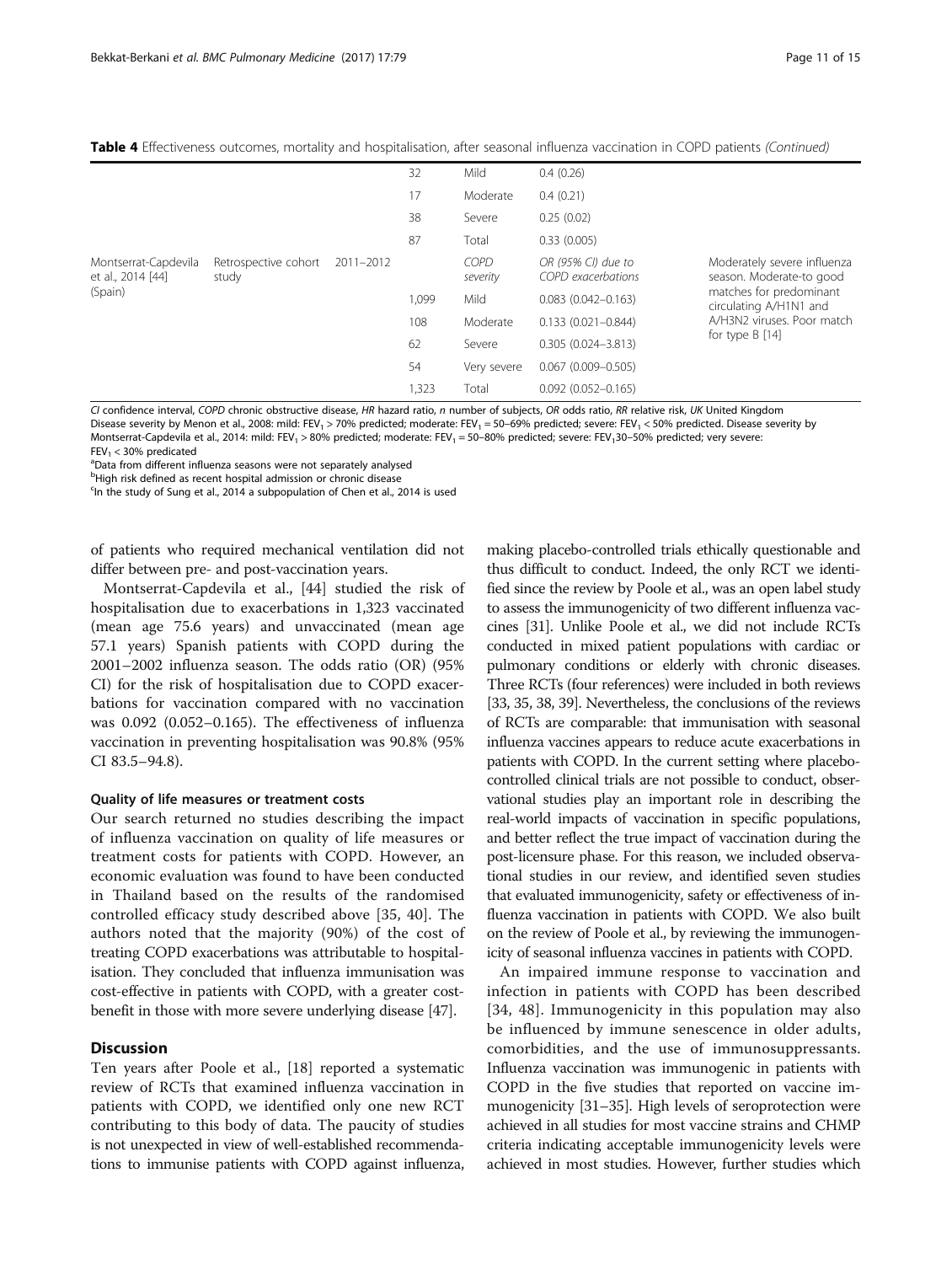identify patients at risk of poor response, and the underlying mechanisms, may enable development of improved vaccine strategies for select populations. In only one of the five studies, immune response was studied together with vaccine efficacy in the same patients. Patients with confirmed influenza in the vaccinated group proved to be non-responsive to influenza vaccination [\[35\]](#page-13-0).

Influenza vaccination had an acceptable safety profile in patients with COPD. There was no consistent evidence that vaccination was associated with reduced lung function or an increased risk of exacerbations in the weeks following vaccination.

Seven studies assessed efficacy/effectiveness of influenza vaccination in preventing adverse clinical outcomes or deaths in patients with COPD using a diverse range of study designs. These studies provided contrasting results linked to different patient characteristics and outcomes studied. Six of the seven studies showed a potential benefit of vaccination over no vaccination. The results of three studies that utilised information from large national health databases showed that influenza vaccination significantly reduced all-cause mortality, deaths associated with a respiratory event and episodes of acute coronary syndrome in patients with COPD, as well as heart failure in persons  $\geq 65$  years of age. The latter two results suggesting there might be a relation between influenza infection and acute coronary syndrome and heart failure, as is theorized in other studies [\[49\]](#page-14-0). Smaller cohort studies showed that influenza vaccination significantly reduced the risk of ARIs and hospitalisation due to COPD exacerbations, as well as the number of outpatient visits. It is worth noting that in one of these studies conducted in Thailand where influenza vaccine had not been previously available, two vaccine doses were administered [\[35](#page-13-0), [40\]](#page-13-0). It is not certain whether these results are directly applicable to countries where influenza vaccines have been in use for decades, and where a single dose is routinely administered.

Although there was one prospective study that showed no evidence that influenza vaccination reduced deaths in patients with COPD, the results overwhelmingly support a beneficial effect of influenza vaccination on clinical outcomes in patients with COPD. With a mean patient age of 65 year or older in most studies, it is not known whether the benefits of influenza vaccination can be extended to younger patients. Furthermore, efficacy/effectiveness studies were conducted over a period of 15 years. The influenza strains contributing to influenza epidemics vary annually [[50](#page-14-0)], influencing the severity and length of each season. Influenza vaccine components are reviewed annually and the included strains may be updated on WHO recommendations to match the new circulating strains according to the evolution of influenza viruses. Depending on the degree of similarity or difference between the circulating viruses and the strains included in the vaccines, a mismatch can occur, impacting the seasonal influenza vaccine effectiveness [[50](#page-14-0)]. The impact of vaccination is greatest in well matched seasons, and lowest in poorly matched seasons or so called mismatched seasons [[50](#page-14-0)]. However, most of the studies that evaluated efficacy or effectiveness outcomes were conducted in moderately severe influenza seasons with moderate-to-good matches between circulating strains and vaccine strains. One study which segregated the results according to the level of matching between circulating and vaccine strains found that mortality rates were higher in years when the influenza vaccine did not include all strains circulating during that season (RR 1.19, 95% CI 1.13–1.25) [[42](#page-13-0)].

Other potential limitations of this review include that only 13 studies were identified, of which almost one half (6/13) were assessed as being of low quality. Few studies addressed each outcome of interest (immunogenicity, safety or reactogenicity, efficacy, effectiveness), only one study was found that assessed the cost-effectiveness of influenza vaccination, and none assessed the impact on quality of life in this population. During study selection no limits were set on sample size which meant that some studies with relatively low sample sizes, and hence lacking statistical power to be conclusive, were included. In contract to RCTs, in observational studies the patient groups with and without vaccination might differ significantly in characteristics (such as age, comorbidities or COPD severity). Adequate statistical methods should be used to minimize the effects of these differences. However, residual confounding cannot be completely ruled out in observational studies.

Strengths of this review include the focus on studies that specifically assessed COPD and not mixed chronic conditions, the inclusion of immunogenicity data in COPD patients, and the inclusion of observational studies that contribute to understanding the impact of influenza vaccination on long term clinical outcomes including exacerbations, hospitalisations and deaths.

Since the date of our search we have identified two additional articles of interest. A retrospective cohort study of 899 patients with COPD in Spain reported by Garrastazu et al., [\[14\]](#page-13-0) indicated that influenza vaccination significantly reduced the risk of severe (hospitalised) exacerbations in the year following immunisation (OR 0.54 (0.35–0.84)), with a greater effect in those patients with more severe COPD. Lall et al. [[51\]](#page-14-0) published a literature review summarising effectiveness data until June 2014 for influenza immunisation in patients with COPD living in low and middle-income countries and concluded that influenza immunisation was beneficial in these regions. While our review and that of Lall et al., are complementary, they differ in terms of the search dates, such that we were able to include several later studies, and in the population studied; in contrast with our specific focus on patients with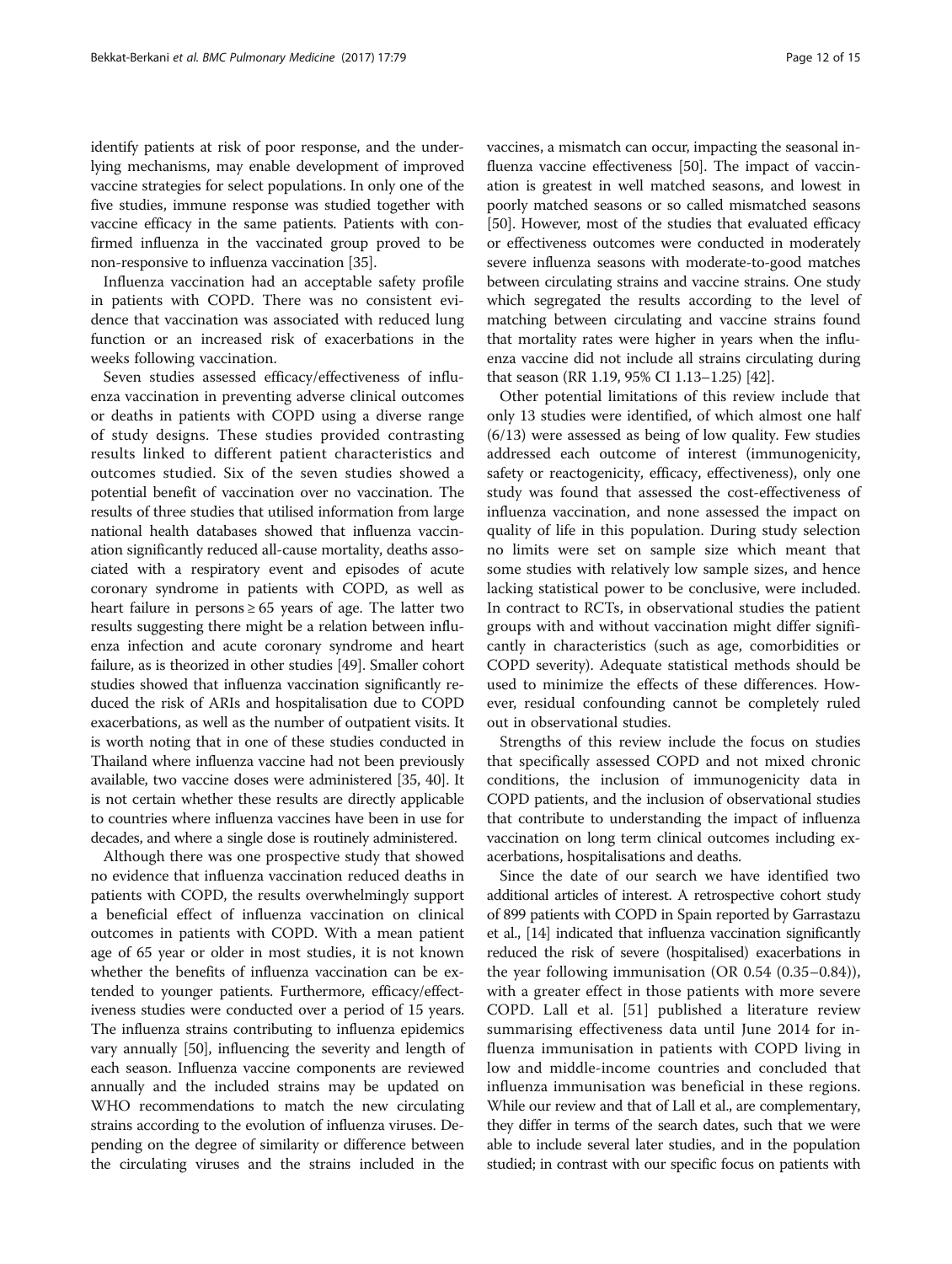<span id="page-12-0"></span>COPD, Lall et al., included populations in which up to 90% of individuals did not have COPD.

Despite longstanding recommendations for seasonal influenza vaccination for high risk patients including those with chronic respiratory disease, vaccination rates remains below target levels. ECDC reported seasonal influenza vaccination coverage in patients with chronic medical conditions in 2012–2013 ranging from 28% in Portugal to 80% in the UK and Northern Ireland [\[9\]](#page-13-0). In the US, the coverage rate among adults 18–64 years with at least one selected high-risk condition (asthma, diabetes or heart disease) was estimated to be 48% in 2014–2015 [[15\]](#page-13-0). Few data specifically report on influenza vaccine coverage in patients with COPD. A study in Spain showed a seasonal influenza vaccination coverage rate of 60% in 2010 in a population of patients aged ≥40 years with COPD [\[52\]](#page-14-0). Targets for seasonal influenza vaccination coverage in at-risk groups are 75% in EU countries [\[9\]](#page-13-0) and 90% for non-institutionalised high-risk adults 18–64 years of age in the US [\[53](#page-14-0)]. Remaining uncertainties about the perceived risk of influenza vaccine-induced exacerbations, the lack of awareness of influenza-associated complications, and the variability of influenza vaccine effectiveness from year-to-year, may contribute to the under-use of influenza vaccine in high risk groups such as those with COPD despite existing supportive recommendations [[43\]](#page-13-0).

## Conclusion

Prevention of exacerbations of COPD caused by influenza infections is important for patients with COPD. Seasonal influenza vaccination is recommended by international and national health organisations; nonetheless coverage remains sub-optimal compared to recommended targets. Although we identified a limited number of well-designed, adequately powered and comparable studies aiming to evaluate seasonal influenza vaccine in patients with COPD, the studies supported current recommendations and indicated a positive benefit-risk ratio of vaccination in this population. The available data support annual influenza immunisation of patients with COPD. Knowledge gaps remain in the impact of disease severity and co-morbidity on influenza vaccine effectiveness [\[54](#page-14-0)]. Additional large and well-designed observational studies would contribute to a better understanding of the impact of disease severity and patient characteristics on the response to influenza vaccination.

## Additional files

[Additional file 1:](dx.doi.org/10.1186/s12890-017-0420-8) Search strategy. (XLSX 33 kb)

[Additional file 2:](dx.doi.org/10.1186/s12890-017-0420-8) Summary tables Safety results. Table S1 COPD Exacerbations after seasonal influenza vaccination. Table S2 Spirometric results before, 1 week and 3–4 weeks after seasonal influenza vaccination. Table S3: Local and systemic effects after seasonal influenza vaccination (most frequent effects). (XLSX 93 kb)

#### Abbreviations

ARI: Acute respiratory illness; CBER: Center for biologics evaluation and research; CHMP: Committee for medicinal products for human use; CI: Confidence interval; COPD: Chronic obstructive pulmonary disease; ECDC: European centre for disease control and prevention; EU: European union; HI: Haemagglutination inhibition; ICD-9: International statistical classification of diseases and related health problems, ninth edition; OR: Odds ratio; PRISMA: Preferred reporting items for systematic reviews and meta-analysis; QIVs: Quadrivalent vaccines; RCTs: Randomised controlled trials; RR: Risk ratio; THIN: The health improvement network; TIVs: Trivalent vaccines; UK: United Kingdom; US: United States; WHO: World health organization

#### Acknowledgment

The authors thank Anouk Oordt and Jennifer Eeuwijk (Pallas, Health Research and Consultancy, Rotterdam, The Netherlands) for their contribution to the design of the literature review, data collection, for having performed the analysis, and for writing assistance, Joanne Wolter (Independent medical writer on behalf of GSK) for reviewing the manuscript, and Bruno Dumont and Veronique Gochet (publication manager and assistant, Business and Decision Life Sciences, on behalf of GSK) for editorial assistance and manuscript coordination.

#### Funding

GlaxoSmithKline Biologicals SA funded this study and was involved in all stages of study conduct, including analysis of the data. GlaxoSmithKline Biologicals SA also took in charge all costs associated with the development and publication of this manuscript.

#### Availability of data and materials

Not applicable.

#### Authors' Contribution

The idea and contents of the article emerged from discussions among the authors RBB, GDS, DS and NM. RBB, GDS, DS and NM defined the criteria of the literature search. RBB, PB, GDS, DS, JMD and NM reviewed the outcome of the data collection and the systematic review report. All authors participated to the interpretation of the data. All authors provided input during the development of this manuscript, had full access to the data, and gave final approval before submission.

#### Competing interest

Rafik Bekkat-Berkani, Philippe Buchy, Jeanne-Marie Devaster and Nadia Meyer are employed by the GSK group of companies. Gael Dos Santos reports he was employed by Business & Decision Life Sciences on behalf of GSK at the time of the study and is now employed by the GSK group of companies. Rafik Bekkat-Berkani, Gael Dos Santos, Philippe Buchy, Jeanne-Marie Devaster and Nadia Meyer holds shares in the GSK group of companies. Dimitris Stefanidis reports he was employed by the GSK group of companies at the time of the study, and is now employed by Boehringer Ingelheim. Tom Wilkinson reports grants from the GSK group of companies, during the conduct of the study; and payments from Boehringer Ingelheim, personal fees from Astra Zeneca and Retroscreen, and directorship of mymhealth Ltd, outside the submitted work.

#### Consent for publication

Not applicable.

Ethics approval and consent to participate

Not applicable.

#### Publisher's Note

Springer Nature remains neutral with regard to jurisdictional claims in published maps and institutional affiliations.

#### Author details

<sup>1</sup>GSK, Wavre, Belgium. <sup>2</sup>Clinical and Experimental Sciences, Faculty of Medicine, University of Southampton, Southampton, UK. <sup>3</sup>GSK, Singapore, Singapore. <sup>4</sup>Business & Decision Life Sciences, Brussels, Belgium. <sup>5</sup>GSK Rixensart, Belgium. <sup>6</sup>Present address: GSK, Wavre, Belgium. <sup>7</sup>Present address: Boehringer-Ingelheim Pharma GmbH & Co. KG, Ingelheim, Germany. <sup>8</sup>Present address: GSK, 5 Crescent Drive, Philadelphia, PA 19112, USA.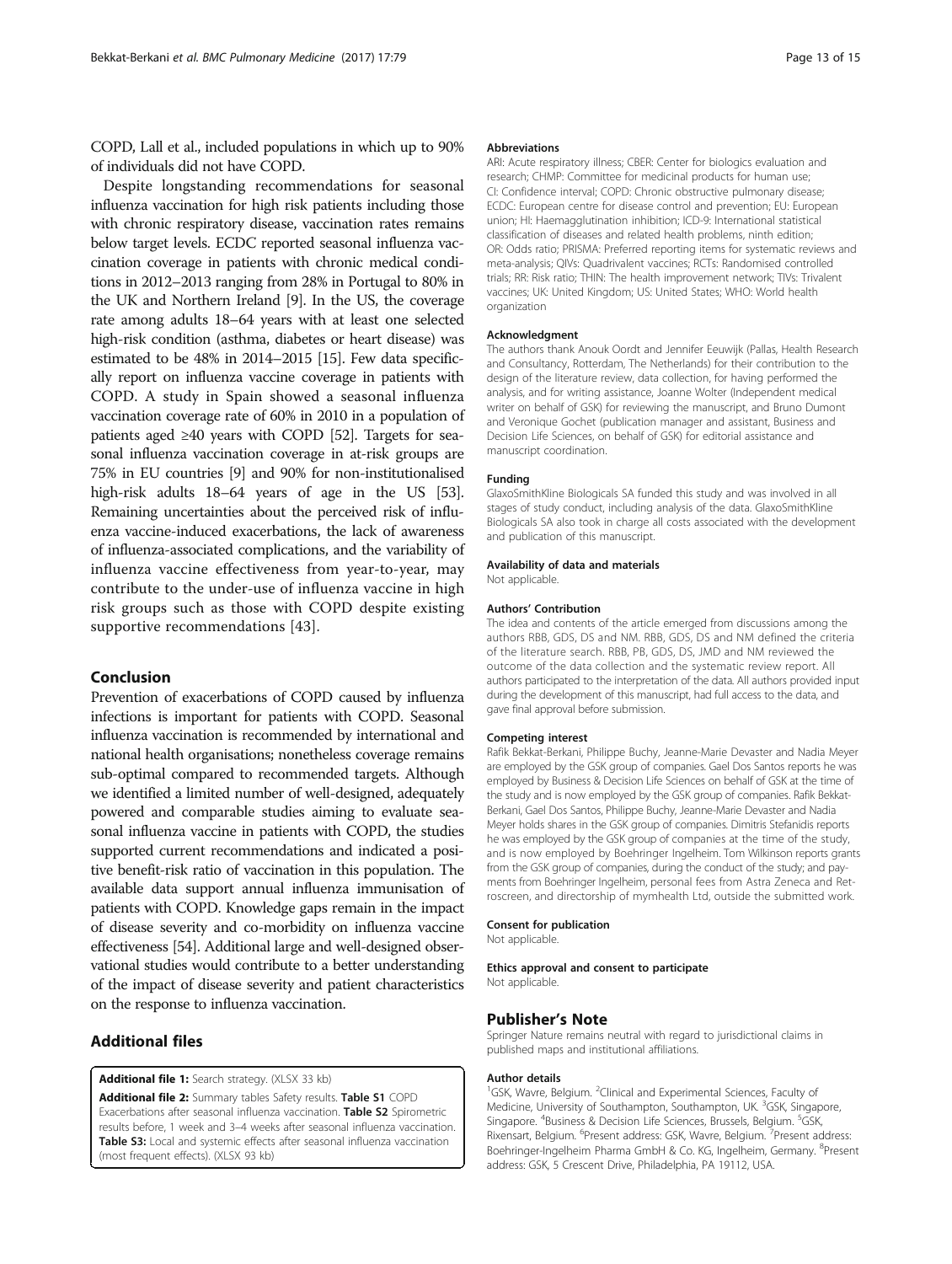#### <span id="page-13-0"></span>Received: 3 November 2016 Revised: 21 April 2017 Accepted: 25 April 2017 Published online: 03 May 2017

#### References

- Adeloye D, Chua S, Lee C, Basquill C, Papana A, Theodoratou E, Nair H, Gasevic D, Sridhar D, Campbell H, et al. Global and regional estimates of COPD prevalence: systematic review and meta-analysis. J Glob Health. 2015;5:020415.
- 2. GBD Mortality and Causes of Death Collaborators. Global, regional, and national age-sex specific all-cause and cause-specific mortality for 240 causes of death, 1990–2013: a systematic analysis for the global burden of disease study 2013. Lancet. 2015;385:117–71.
- 3. Halbert RJ, Natoli JL, Gano A, Badamgarav E, Buist AS, Mannino DM. Global burden of COPD: systematic review and meta-analysis. Eur Respir J. 2006;28:523–32.
- 4. Global Initiative for Chronic Obstructive Lung Disease (GOLD. Global strategy for the diagnosis, management, and prevention of chronic obstructive lung disease (updated 2013), Global initiative for chronic obstructive lung disease. 2013.
- 5. Kostikas K, Patalano F, Clemens A. Prediction and prevention of exacerbations and mortality in patients with COPD. Expert Rev Respir Med. 2016;10(7):739–53.
- 6. Ehteshami-Afshar S, FitzGerald JM, Doyle-Waters MM, Sadatsafavi M. The global economic burden of asthma and chronic obstructive pulmonary disease. Int J Tuberc Lung Dis. 2016;20:11–23.
- 7. Miravitlles M, Anzueto A. Role of infection in exacerbations of chronic obstructive pulmonary disease. Curr Opin Pulm Med. 2015;21:278–83.
- 8. Mohan A, Chandra S, Agarwal D, Guleria R, Broor S, Gaur B, Pandey RM. Prevalence of viral infection detected by PCR and RT-PCR in patients with acute exacerbation of COPD: a systematic review. Respirology. 2010;15:536–42.
- 9. European Centre for Disease Prevention and Control (ECDC). Seasonal influenza vaccination in Europe. Overview of vaccination recommendations and coverage rates in the EU member states for the 2012–13 influenza season, Technical report. European centre for disease prevention and control. 2015.
- 10. Vaccines against influenza WHO position paper November 2012. Wkly Epidemiol Rec. 2012;87:461–476.
- 11. Centers for Disease Control and Prevention (CDC). People at High Risk of Developing Flu–Related Complications 2015 [\[http://www.cdc.gov/flu/about/](http://www.cdc.gov/flu/about/disease/high_risk.htm) [disease/high\\_risk.htm](http://www.cdc.gov/flu/about/disease/high_risk.htm)] Accessed on 24 Feb 2016.
- 12. Wang CS, Wang ST, Lai CT, Lin LJ, Chou P. Impact of influenza vaccination on major cause-specific mortality. Vaccine. 2007;25:1196–203.
- 13. Nichol KL, Baken L, Nelson A. Relation between influenza vaccination and outpatient visits, hospitalization, and mortality in elderly persons with chronic lung disease. Ann Intern Med. 1999;130:397–403.
- 14. Garrastazu R, Garcia-Rivero JL, Ruiz M, Helguera JM, Arenal S, Bonnardeux C, Leon C, Llorca J, Santibanez M. Prevalence of influenza vaccination in chronic obstructive pulmonary disease patients and impact on the risk of severe exacerbations. Arch Bronconeumol. 2016;52:88–95.
- 15. Centers for Disease Control and Prevention (CDC). Flu Vaccination Coverage, United States, 2014–15 Influenza Season 2016 [[http://www.cdc.](http://www.cdc.gov/flu/fluvaxview/coverage-1415estimates.htm) [gov/flu/fluvaxview/coverage-1415estimates.htm\]](http://www.cdc.gov/flu/fluvaxview/coverage-1415estimates.htm) Accessed on 24 Feb 2016.
- 16. Bekkat-Berkani R, Ray R, Jain VK, Chandrasekaran V, Innis BL. Evidence update: GlaxoSmithKline's inactivated quadrivalent influenza vaccines. Expert Rev Vaccines. 2016;15:201–14.
- 17. Reed C, Meltzer MI, Finelli L, Fiore A. Public health impact of including two lineages of influenza B in a quadrivalent seasonal influenza vaccine. Vaccine. 2012;30:1993–8.
- 18. Poole PJ, Chacko E, Wood-Baker RW, Cates CJ. Influenza vaccine for patients with chronic obstructive pulmonary disease. Cochrane Database Syst Rev. 2006:CD002733.
- 19. Moher D, Liberati A, Tetzlaff J, Altman DG, Group P. Preferred reporting items for systematic reviews and meta-analyses: the PRISMA statement. Ann Intern Med. 2009;151:264–9. W264.
- 20. Higgins JPT, Green S. Cochrane handbook for systematic reviews of interventions version 5.1.0 the Cochrane collaboration. 2011.
- 21. Scottish Intercollegiate Guidelines Network (SIGN). Critical Appraisal: Notes and Checklists 2015 [\[http://www.sign.ac.uk/methodology/checklists.html](http://www.sign.ac.uk/methodology/checklists.html)] Accessed on 24 Feb 2016.
- 22. Kositanont U, Wongsurakiat P, Pooruk P, Maranetra N, Puthavathana P. Induction of cross-neutralizing antibody against H5N1 virus after vaccination with seasonal influenza vaccine in COPD patients. Viral Immunol. 2010;23:329–34.
- 23. Liu JC. Influenza vaccination and reduction of hospitalization for heart failure in elderly patients with chronic obstructive pulmonary disease. Journal of Diabetes. 2013;5:178.
- 24. Nath K, Burel J, Pritchard AL, Towers M, Looke D, Davies JE, Upham JW. Impaired immune response to influenza vaccination in chronic obstructive pulmonary disease. Intern Med J. 2011;41:13.
- Upham JW, Nath K, Pritchard AL, Towers M, Looke D, Davies JE, Burel JG. Impaired immune response to influenza vaccination in chronic obstructive pulmonary disease. Respirology. 2012;17:16.
- 26. Center for Biologics Evaluation and Research (CBER). Guidance for industry: clinical data needed to support the licensure of seasonal inactivated influenza vaccines, Food and drug administration (FDA). 2007.
- 27. Committee for Proprietary Medicinal Products (CPMP). Note for guidance on harmonisation of requirements for influenza vaccines. The European agency for the evaluation of medicinal products. 1997.
- 28. NIAID/DMID. DMID interventional protocol template. 2011.
- 29. Hanquet G, Valenciano M, Simondon F, Moren A. Vaccine effects and impact of vaccination programmes in post-licensure studies. Vaccine. 2013;31:5634–42.
- 30. Weinberg GA, Szilagyi PG. Vaccine epidemiology: efficacy, effectiveness, and the translational research roadmap. J Infect Dis. 2010;201:1607–10.
- 31. Chuaychoo B, Wongsurakiat P, Nana A, Kositanont U, Maranetra KN. The immunogenicity of intradermal influenza vaccination in COPD patients. Vaccine. 2010;28:4045–51.
- 32. Gorse GJ, O'Connor TZ, Newman FK, Mandava MD, Mendelman PM, Wittes J, Peduzzi PN. Immunity to influenza in older adults with chronic obstructive pulmonary disease. J Infect Dis. 2004;190:11–9.
- 33. Gorse GJ, Otto EE, Daughaday CC, Newman FK, Eickhoff CS, Powers DC, Lusk RH. Influenza virus vaccination of patients with chronic lung disease. Chest. 1997;112:1221–33.
- 34. Nath KD, Burel JG, Shankar V, Pritchard AL, Towers M, Looke D, Davies JM, Upham JW. Clinical factors associated with the humoral immune response to influenza vaccination in chronic obstructive pulmonary disease. Int J Chron Obstruct Pulmon Dis. 2014;9:51–6.
- 35. Wongsurakiat P, Maranetra KN, Wasi C, Kositanont U, Dejsomritrutai W, Charoenratanakul S. Acute respiratory illness in patients with COPD and the effectiveness of influenza vaccination: a randomized controlled study. Chest. 2004;125:2011–20.
- 36. Ting SCH, Crooks SW, South G. The effect of influenza vaccination on the incidence of chronic obstructive pulmonary disease exacerbations in the immediate postvaccination period. J Epidemiol Community Health. 2011;65:157–9.
- 37. Tata LJ, West J, Harrison T, Farrington P, Smith C, Hubbard R. Does influenza vaccination increase consultations, corticosteroid prescriptions, or exacerbations in subjects with asthma or chronic obstructive pulmonary disease? Thorax. 2003;58:835–9.
- 38. Wongsurakiat P, Maranetra KN, Gulprasutdilog P, Aksornint M, Srilum W, Ruengjam C, Sated W. Adverse effects associated with influenza vaccination in patients with COPD: a randomized controlled study. Respirology. 2004;9:550–6.
- 39. Gorse GJ, O'Connor TZ, Young SL, Mendelman PM, Bradley SF, Nichol KL, Strickland Jr JH, Paulson DM, Rice KL, Foster RA, et al. Efficacy trial of live, cold-adapted and inactivated influenza virus vaccines in older adults with chronic obstructive pulmonary disease: a VA cooperative study. Vaccine. 2003;21:2133–44.
- 40. Kositanont U, Kanyok R, Wasi C, Wongsurakiat P, Suthamsmai T, Maranetra N. Occurrence and protective level of influenza infections using serology in patients with COPD in vaccination study. J Med Assoc Thai. 2004;87:964–9.
- 41. Vila-Corcoles A, Ochoa O, de Diego C, Valdivieso A, Herreros I, Bobe F, Alvarez M, Juarez M, Guinea I, Ansa X, Saun N. Effects of annual influenza vaccination on winter mortality in elderly people with chronic pulmonary disease. Int J Clin Pract. 2008;62:10–7.
- 42. Schembri S, Morant S, Winter JH, MacDonald TM. Influenza but not pneumococcal vaccination protects against all-cause mortality in patients with COPD. Thorax. 2009;64:567–72.
- 43. Menon B, Gurnani M, Aggarwal B. Comparison of outpatient visits and hospitalisations, in patients with chronic obstructive pulmonary disease, before and after influenza vaccination. Int J Clin Pract. 2008;62:593–8.
- 44. Montserrat-Capdevila J, Godoy P, Marsal JR, Cruz I, Solanes M. Effectiveness of influenza vaccination in preventing hospital admission due to